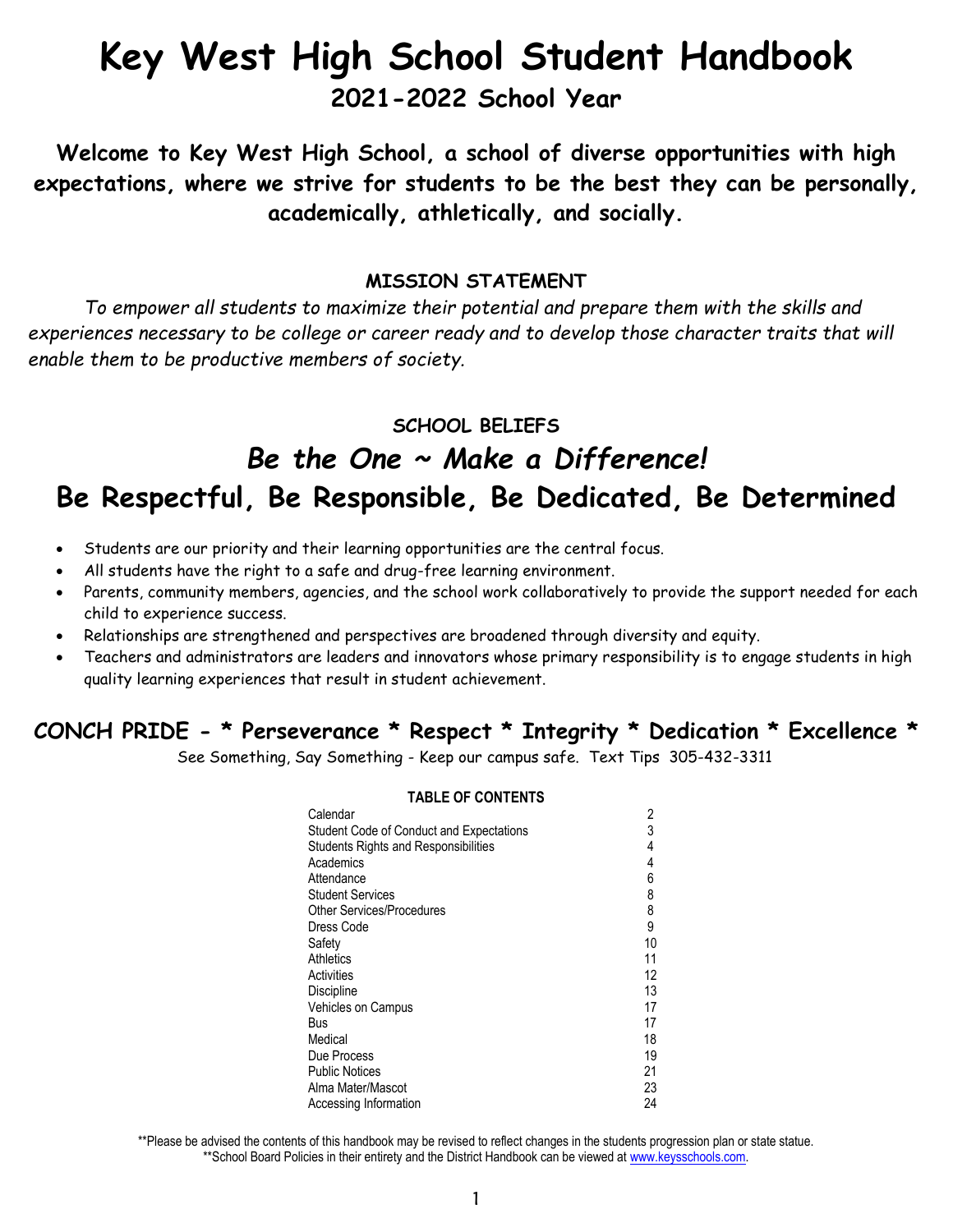### School Calendar 2021-2022

| August    | 4         | Tuesday                | <b>New Teachers/BLPT Reports</b>                                       |
|-----------|-----------|------------------------|------------------------------------------------------------------------|
|           | 6         | Thursday               | <b>All Teachers Report</b>                                             |
|           | 13        | Thursday               | <b>All Students Report</b>                                             |
| September | 7         | Monday                 | Holiday - Labor Day                                                    |
| October   | 9         | Friday                 | End of 1 <sup>st</sup> Grading Period                                  |
|           | 12        | Wednesday              | No Students - Professional Day                                         |
| November  | 11        | Monday                 | Holiday - Veteran's Day Observed                                       |
|           | $23 - 25$ | Mon.-Wed.              | No school Hurricane Make Up Days                                       |
|           | 26-27     | Thurs.-Fri.            | Holiday - Thanksgiving                                                 |
| December  |           | 15-17 Tuesday-Thursday | Early Release Days for Exams                                           |
|           | 18        | Friday                 | End of 2 <sup>nd</sup> Grading Period/<br>1st Semester Early Dismissal |
|           | 21        | Monday                 | <b>Start of Winter Break</b>                                           |
| January   | 4         | Monday                 | No Students - Professional Day                                         |
|           | 5         | Tuesday                | <b>Classes Reconvene</b>                                               |
|           | 18        | Monday                 | Holiday – Martin Luther King Jr. Day                                   |
| February  | 15        | Monday                 | Holiday - Presidents Day                                               |
| March     | 18        | Thursday               | End of 3 <sup>®</sup> Grading Period/Early dismissal                   |
|           | 19        | Friday                 | No Students - Professional Day                                         |
|           | $22 - 26$ | Mon.-Fri.              | <b>Spring Break</b>                                                    |
|           | 29        | Monday                 | <b>Classes Reconvene</b>                                               |
| May       |           | 26-28 Wednesday-Friday | Early Release Days for Exams                                           |
|           | 28        | Friday                 | End of 4 <sup>th</sup> Grading Period/<br>2 <sup>nd</sup> Semester     |
|           | 31        | Monday                 | Holiday - Memorial Day                                                 |
| June      | $1 - 2$   | Tuesday                | No Students - Professional Days                                        |

# *Students must be in attendance for exams. Please plan ahead for the following exam dates:* **December 15-17 and May 25-28**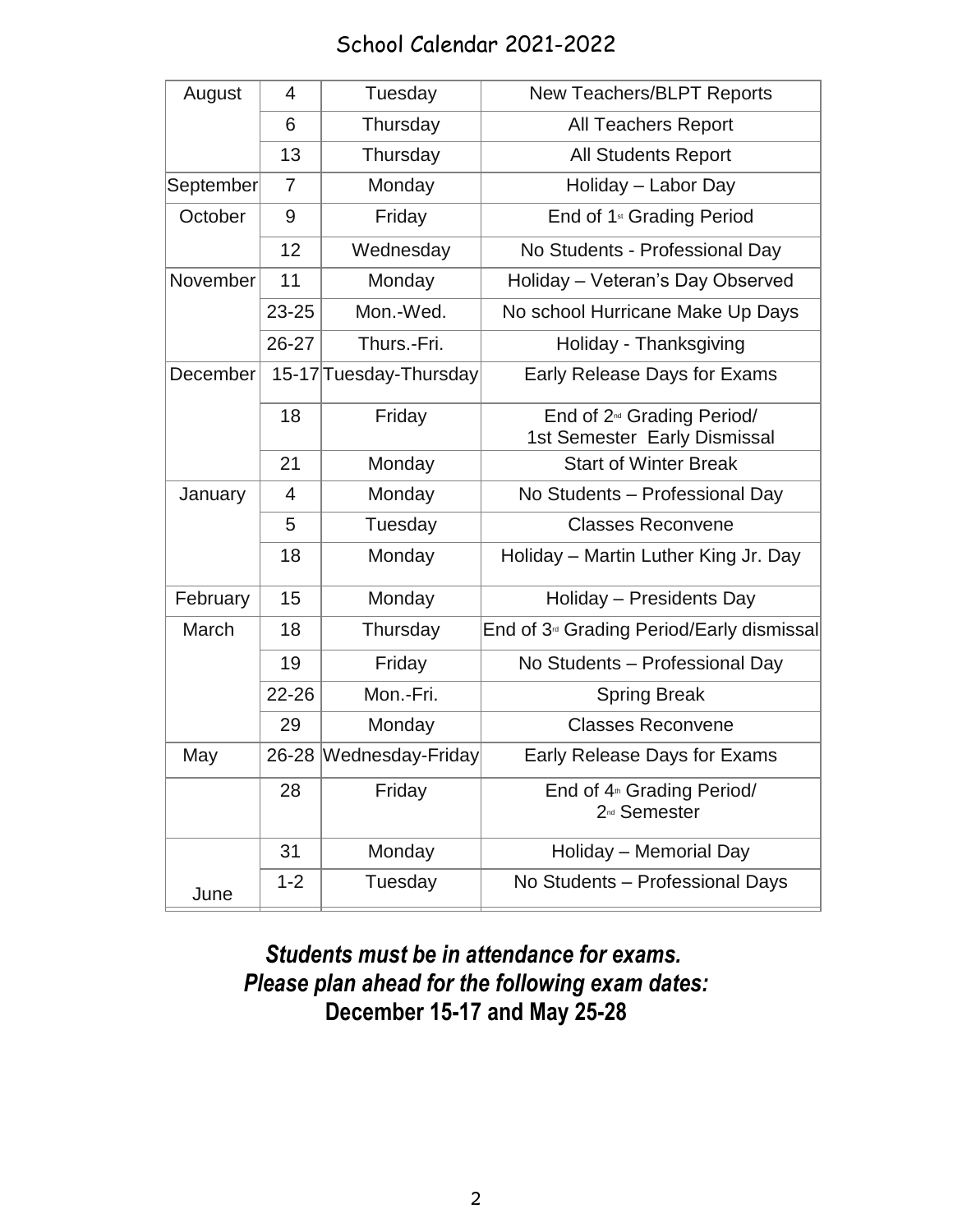# **STUDENT CODE AND EXPECTATIONS**

The Student Code of Conduct sets expectations students should follow, in addition to following all rules and procedures set forth by Key West High School (KWHS) and the Monroe County School District (MCSD).

#### **BE RESPECTFUL**

- Treat others the way you want to be treated, with courtesy and kindness.
- Use appropriate language.
- Actively listen to others.
- Use good manners.
- Respect the property of the school and others.

#### **BE RESPONSIBLE**

- Be on time and prepared for class.
- Follow directions.
- Complete assignments and homework on time.
- Be in control of your own actions and do the right thing.
- Keep the campus clean.

#### **BE DEDICATED**

- Always give your best effort.
- Be in class each day.
- Follow through on your commitments.
- Help others and your school to be successful.

#### **BE DETERMINED**

- Stay focused and work hard to accomplish your goals.
- Persevere never give up.
- Believe in yourself and do your best.
- Ask questions and ask for help when you need it.

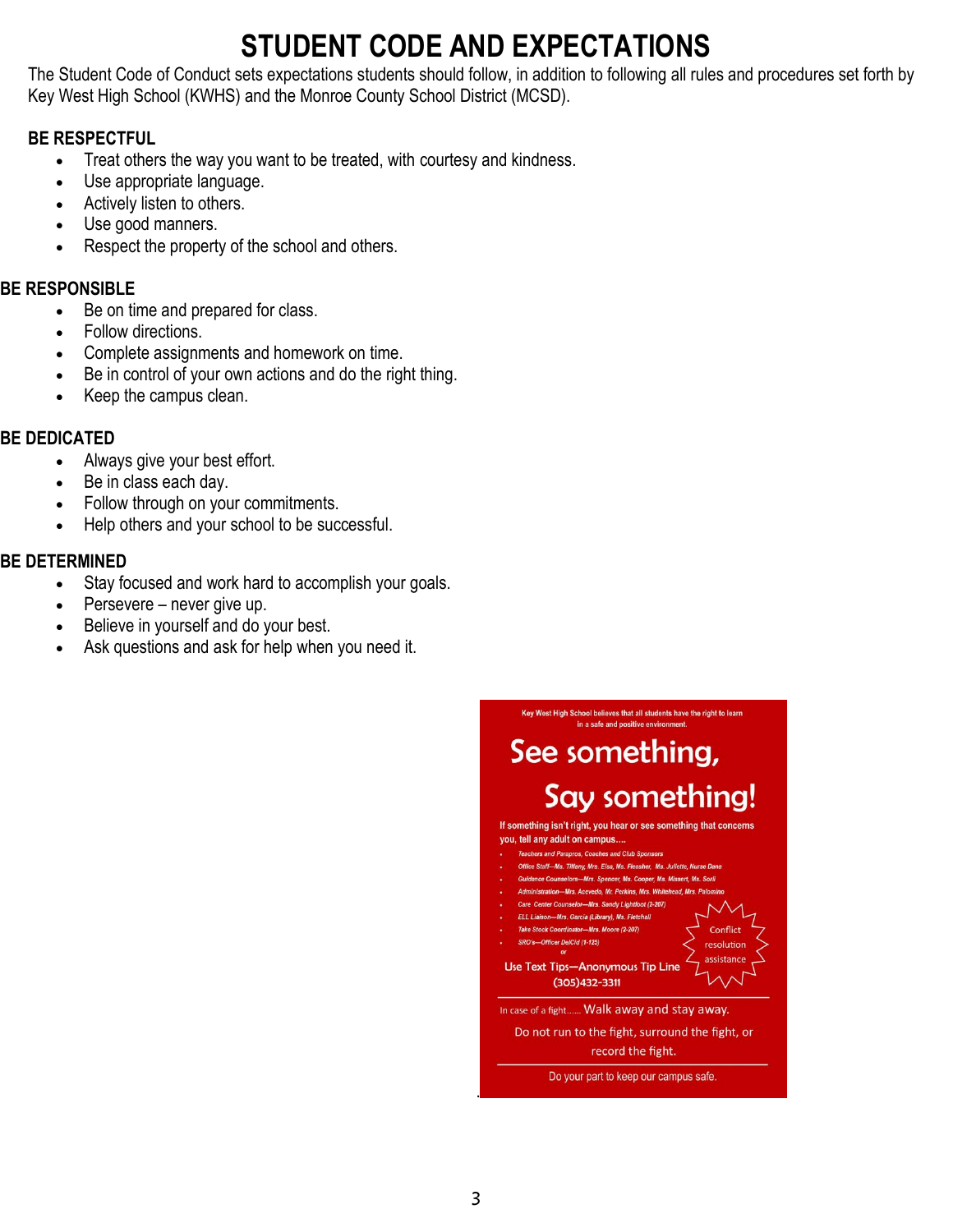# **INTRODUCTION TO DISTRICT CODE OF STUDENT CONDUCT**

Florida law requires that all students receive a Code of Student Conduct. This Code is used to govern conduct and discipline. Each student must obey MCSD and KWHS rules while on school grounds; while being transported to and from school at public expense; and during school-sponsored events, field trips, athletic functions, and similar activities. During such times, all students are subject to the immediate control and direction of teachers, staff members, or bus drivers to whom such responsibility has been assigned by the Principal. This Code also applies to students who commit felonies, or delinquent acts off school board property which would be felonies if committed by an adult. The school district may seek Medicaid reimbursement in accordance with applicable rules and regulations. Parents and guardians may contact the district administration offices for further information.

Note: For additional information on students' rights and responsibilities, see the Code of Student Conduct as well as the Driving Privileges & Attendance section for School Board Policy.

### **STUDENT RIGHTS AND RESPONSIBILITIES**

**Student Rights (Equity Statement) -** Students attending the Monroe County Public Schools have the right to a free and appropriate education, which includes the right to equal educational opportunities without regard to race, national origin, sex, handicap or marital status. Students are also vested with other fundamental rights. Among these are the right:

- 1. To be informed of the rules of the code of conduct.
- 2. To a safe and orderly environment in which to learn.
- 3. To know about and use school guidance services.
- 4. To be treated with dignity and respect.
- 5. To reasonable and fair treatment.
- 6. To be protected by laws prohibiting the release of personally identifiable information, other than directory information, without the consent of parents/guardians or students 18 years of age or older to any unauthorized party.
- 7. To free transportation as allowable by law.
- 8. To be notified of failure or the potential for failure as outlined in the progress reporting schedule.

**Student Responsibilities -** Students have the responsibility to follow Student Code outlined on page 3.

- 1. To attend school regularly.
- 2. To come to class with all necessary materials and prepared to learn.
- 3. To take advantage of learning opportunities.
- 4. To use guidance services for educational and personal improvement.
- 5. To treat other people and property with respect.
- 6. To report hazardous or dangerous situations to an adult in authority.
- 7. To abide by all bus safety rules and procedures.
- 8. To follow classroom rules and complete assignments, homework and projects/reports as requested by their teacher.
- 9. To share reports with their parents/guardians, including progress reports and report cards.
- 10. To See Something, Say Something if concerned.

### **ACADEMICS**

**Grading -** The following numerical scale is to be used for determining grades in all of the District's secondary schools:

| A | 90-100           | Outstanding progress                    |
|---|------------------|-----------------------------------------|
| B | 80-89            | Above average progress                  |
| C | 70-79            | Average progress                        |
| D | 60-69            | Lowest Acceptable Progress              |
| F | $0 - 59$         | Failure                                 |
| Z |                  | Can be turned in for some or all credit |
| X | No grade awarded |                                         |

KWHS WILL NOT BE RESPONSIBLE FOR AWARDING GRADES FOR TRANSFER STUDENTS UNLESS THEY HAVE BEEN ENROLLED FOR AT LEAST 20 DAYS DURING A GRADING PERIOD. Semester exams do not count for the 20 day scenario.

Key West High School has semester classes which run from August to December and January to June; students receive a grade for the each nine weeks and a semester exam. Key West High School will use a grading system for the semester in which grades are numeric and represent percentages between 0 and 100. Each nine weeks' grade constitutes 40% of the final average and the semester exam represents 20% (40%+40%+20% = 100%). Students will be awarded semester grades on this grading system:

Students that are taking a year-long course with a state End of Course Exam (EOC) will be issued only a Final Grade at the end of year. Please refer to your child's syllabus if he/she is taking a course which requires a state EOC (Algebra 1, Geometry, Biology and U.S. History). Passing the Algebra 1 EOC is required for graduation.

**Final End of Course exams for all non-state EOC tested courses** - All credits will be earned on a semester basis with the exception of state EOC courses. Students will receive a semester average and be awarded ½ credits. A student MUST take the semester exam to receive credit in a course. **If a student**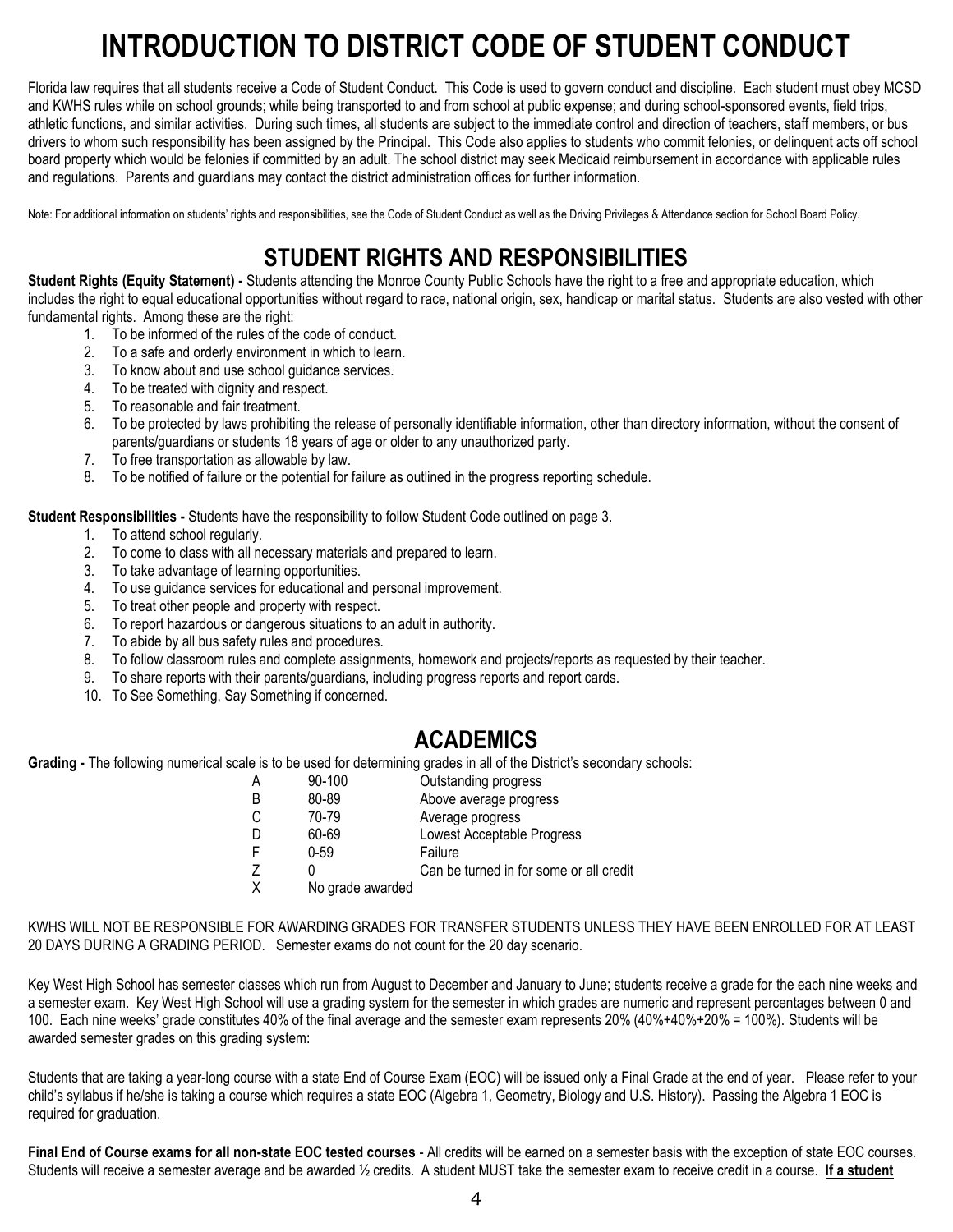**misses more than 9 days during the semester, he/she must pass the semester exam in order to pass the course.** A doctor's note is required if the student is absent from an exam/EOC and only the Principal can approve a make-up for a missed final. Students will receive an F for the semester if he/she does not take their semester exam. Final EOC's will be given on the dates posted. Make plans accordingly so a student is present for their semester exam.

#### **GRADUATION REQUIREMENTS for Monroe County School District Classes of 2021-2024**

|                            | <b>Classes of 2021-2024</b> |  |
|----------------------------|-----------------------------|--|
| Subjects                   | Credits                     |  |
| English                    |                             |  |
| <b>Mathematics</b>         |                             |  |
| Science                    |                             |  |
| Social Studies             |                             |  |
| <b>Practical/Fine Arts</b> |                             |  |
| <b>HOPE</b>                |                             |  |
| *Electives                 |                             |  |

In addition to earning 24 credits (\* one must be online), students must pass the FSA ELA Grade 10 and the End of Course Exam in Algebra 1. Please see the Curriculum Guide for additional information about EOC's and state testing requirements and diploma designations.

Graduation with Honors - A student can graduate with Honors in English, Mathematics, Science, and/or Social Studies with at least four earned credits, and Vocational-Technical Education or Fine Arts if he or she has completed a minimum of three credits in the subject area with no final grade being less than a B in any course in a subject area. Any student taking more than three credits in a subject area must maintain a B final grade in those additional units in order to graduate with Honors in the subject area. Honor emblems for the appropriate areas will be placed on the diplomas.

**Scholar Distinction –** Students can qualify for scholar distinction by fulfilling all college preparation coursework requirements and successfully passing the four (4) state EOC exams (Algebra 1, Geometry, Biology, and US History).

**Weighted Grade Points** – The School District of Monroe County uses a weighted system to calculate the student's weighted grade point average (WGPA).

| Standard Scale: Level One and Level | Advanced Scale: Level 3 and | Accelerated Scale: Advanced Placement, Dual Enrollment, and International |
|-------------------------------------|-----------------------------|---------------------------------------------------------------------------|
| Two Courses                         | <b>Honors Courses</b>       | Baccalaureate Courses                                                     |
| A(4.0)                              | A (4.5)                     | A(5.0)                                                                    |
| B(3.0)                              | B(3.5)                      | B(4.0)                                                                    |
| C(2.0)                              | C (2.5)                     | C(3.0)                                                                    |
| D(1.0)                              | D(1.5)                      | D(2.0)                                                                    |
| F(0.0)                              | F(0.0)                      | F(0.0)                                                                    |

**Bright Futures Scholars Program -** The Florida Legislature established the Florida Academic Scholars Program. A student who qualifies under specific rules is guaranteed admission to a state university or community college and, provided he or she maintains a certain GPA at college, will receive a four-year scholarship. One method of qualifying specifies courses a student must take. Students may refer to the Curriculum Guide or make an appointment with the CAP advisor to review the specific requirements for the Academic Scholars Program. See the website at http://www.floridastudentfinancialaid.org/ssfad/bf/

Gold Seal Endorsement & Scholarship - The Florida Gold Seal Endorsement & Scholarship can only be used in Florida and is similar to the Florida Academic Scholars' Program. The required courses include vocational and/or technical classes in specific programs. See your counselor, CAP advisor or your vocational teacher for more information.

**Selection of Valedictorian and Salutatorian – This policy is currently under review. Any changes made will affect the class of 2024 with proper notification.** It is the policy of the school board that annual scholastic grade point averages shall be calculated for, and assigned to, students in grades nine through twelve. The cumulative scholastic grade point average for a student in the twelfth grade shall be used to determine the student's senior class rank.

- A scholastic grade point average based on semester final grades shall be calculated at the end of each academic year for each student in grades 9 through 12 based on the district's grade weighting policy. High school core courses taken at the middle school will be included in the Valedictorian/Salutatorian calculation.
- These shall be used in calculating the Valedictorian/Salutatorian GPA: Grades transferred from other accredited public schools which were earned in courses coded as "high school" in the Florida Department of Education's Course Code Directory and Dual Enrollment "DE" courses in the core courses areas (as per the Course Code equivalency list) which include the following: Math, English, Science, History/Social Studies (as required for graduation), and World Language in the core course areas.
- Grades earned by a student while in "home school" or "correspondence school" shall not be used in calculating Valedictorian/Salutatorian.
- Grades earned by a student while attending a private school or private tutoring program shall not be used in calculating Valedictorian/Salutatorian.
- Students participating in an Early Admissions Program shall not be eligible for Valedictorian/Salutatorian.
- Grades earned by a student while enrolled in a Virtual Instructional Program must meet the NCAA guidelines in order to be included in a student's Valedictorian/Salutatorian GPA calculation. Virtual Instruction courses to be included in the calculation for Valedictorian and Salutatorian must be in the core course areas which include the following: Math, English, Science, History/Social Studies (as required for graduation), and World Language.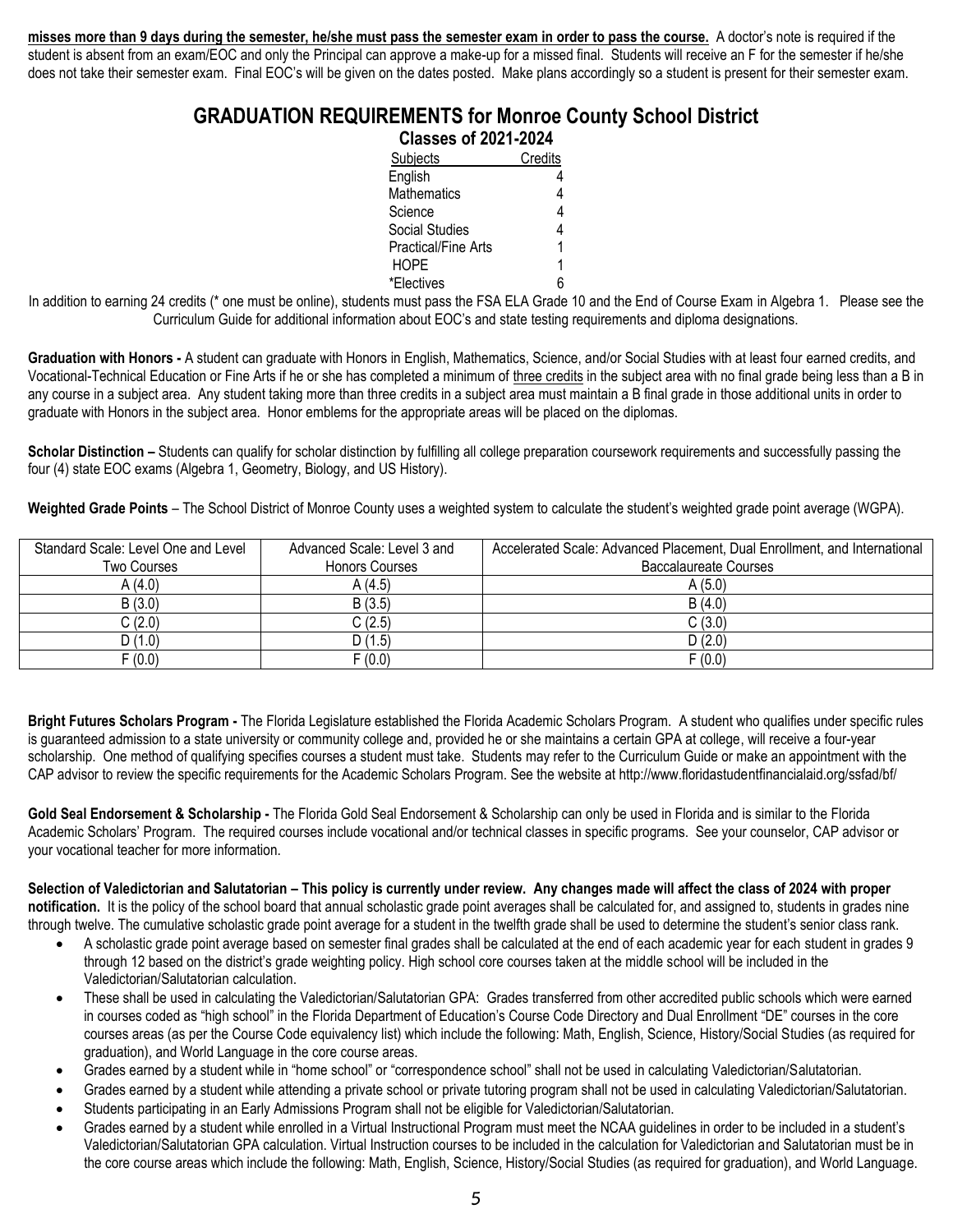A student must be enrolled in the Monroe County School District for a minimum of two complete school years to be eligible for Valedictorian/Salutatorian.

Student's eligibility for their highest academic honor will be calculated by using a weighted GPA.

| <b>Academic Honor</b> | <b>Weighted GPA</b>           |
|-----------------------|-------------------------------|
| Summa Cum Laude       | Greater than or equal to 4.5  |
| Magna Cum Laude       | Greater than or equal to 4.25 |
| Cum Laude             | Greater than or equal to 4.0  |

**College Visitations/Military Screenings -** All visitations must be pre-approved through the CAP office. Freshmen and sophomores get 1 visit up to 2 days, juniors get 2 visits up to 4 days and seniors get 3 visits up to 4 days.

**College Advisor Program (CAP) -** The CAP Advisor is located in the guidance wing (1-110) and will assist students with college applications, testing information, college catalogs, career information and other areas of interest to students after graduation.

**Schedule Changes/Drop Add Policy** – A student may request a schedule change through his/her guidance counselor. Appropriate requests will be processed given the following guidelines:

- **1. Students registered in March will have until the end of May to request changes.**
- 2. Schedule change requests may be made during the first two weeks of the school year if the student has been placed in the wrong class.
- 3. **Elective classes will NOT be changed.**
- 4. Key West High School reserves the right to change individual student schedules to comply with Monroe County School Board and Department of Education policies. These administrative changes may occur due to fluctuations in the student population or faculty allocation. This could include balancing of classes and/or teacher loads. Every effort will be made not to disrupt the educational process when such changes become necessary.
- 5. A student may not drop a KWHS class after 4.5 weeks (progress report period) to enroll in Florida Virtual School.
- 6. **Advanced Placement (AP)** courses require a specific drop procedure, including study sessions with the teacher and a student/parent/teacher/administer conference, and final approval by the AP Coordinator. Drop procedure does not guarantee drop approval and AP courses cannot be dropped after 4.5 weeks. **ALL STUDENTS ENROLLED IN AP COURSES ARE EXPECTED TO TAKE THE AP EXAMS.**

**Homework Policy -** In order to assure our students and parents that homework is an extension of the learning process: homework assignments in writing or have students write it down or use Google Classroom.

Give feedback on homework (grades, discussion, etc.).

Establish a late homework policy.

Like courses will have similar homework policies.

Require resources not readily available to all students.

Be assignments given as punishment for misbehavior.

### **ATTENDANCE**

#### **\* The most up to date Monroe County School District Attendance Policy is in the Student Progression Plan on the MCSD website.**

**Importance of Attendance:** Research shows that students who exceeded attendance requirements fail at least one class. This alone should establish the importance of regular attendance. In order to promote better attendance rates the following will occur:

- 1. Quarterly recognition of perfect attendance for individual students. For this award, perfect attendance consists of no absences for the attendance interval. Attendance intervals will be announced at the beginning of the school year.
- 2. Students tardy to class will be assigned 15 minutes of teacher detention. Tardiness is defined as entering the classroom after the bell has rung.
- 3. After five unexcused full day absences, a letter will be sent home.
- 4. If 5 unexcused absences, or 35 class periods, occur within 30 days or 10 full days, or 70 class periods, within 90 days, the student may be referred to the Student Services Truancy Team which can lead to the following: intervention with the student, notice to parent, conference with parents, and a truancy petition with court interventions.
- 5. If a truancy petition is filed, parents and student must appear in court
- 6. Habitual truants, those with 15 unexcused absences within a 90 day period, will also have their driver's license/permit revoked or will be prevented from obtaining one.
- 7. If a pattern of non-attendance occurs, even excused absences, the student will be under consideration for follow up.

School Attendance: All students are required to attend school each day during the school year when school is in session and, as appropriate and as required, shall attend each day of class in a summer school program. A student may also be required to attend academically-related school activities which are part of the student's curriculum.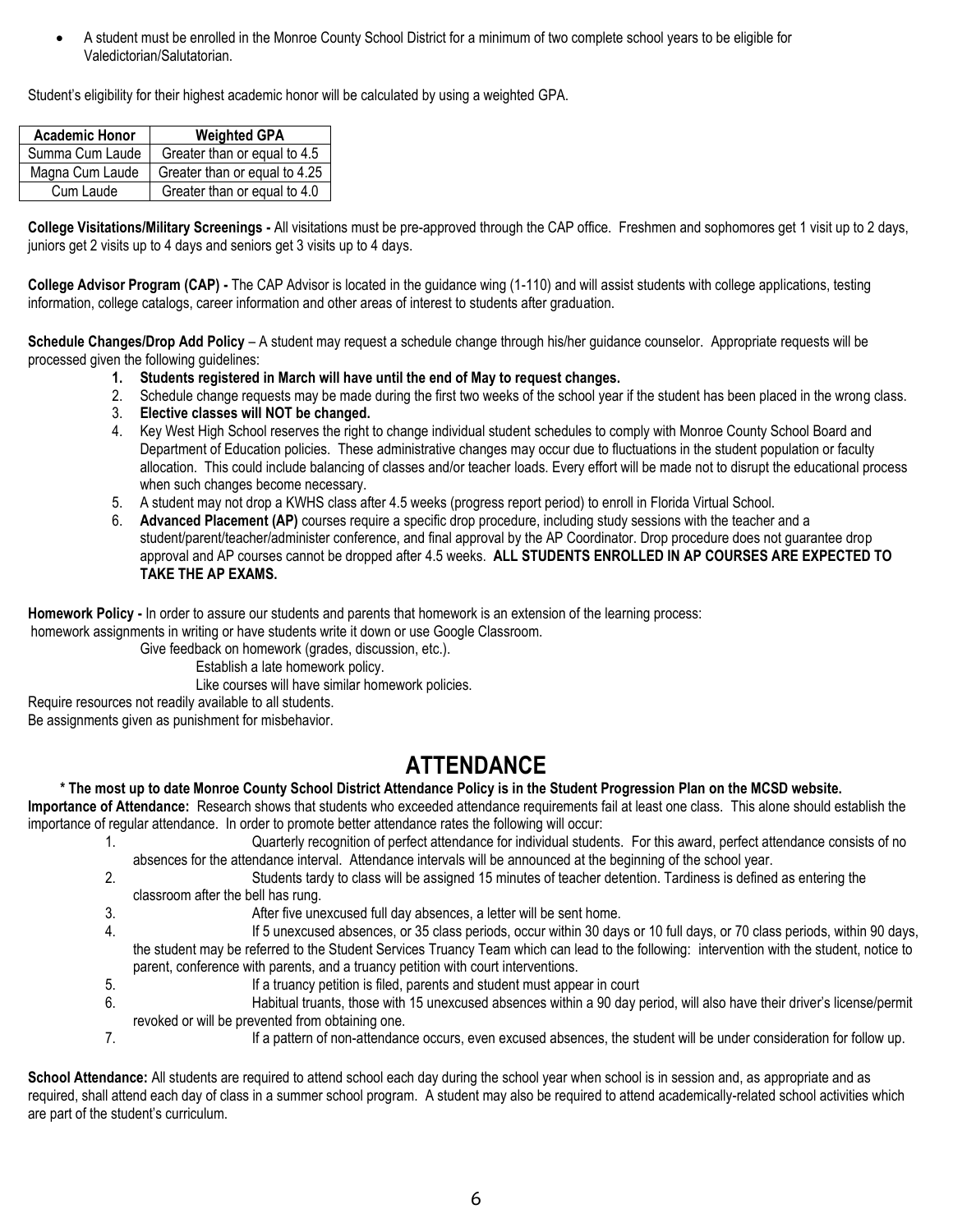#### **Definitions:**

- **Absence** means the non-attendance of a student on days that school is scheduled to be in session. An absence may be excused or unexcused.
- **Attendance** means that a student is actually present at school or the student is away from school during the school day and is engaged in an educational/extra-curricular activity which constitutes a part of the school-approved program.
- **Truancy** means that 5 unexcused absences have occurred within 30 days or 10 unexcused absences have occurred within 90 days.
- **Habitual Truancy** means that 15 unexcused absences have occurred with a 90 day period.

#### **Guidelines**

- Students may participate in academic field trips without being counted as absent, if all required work is made up.
- Students absent due to a school function must acquire their assignments **PRIOR** to the absence and turn the work in on time.
- For excused absences, students will have two (2) days from the day they were absent to make up their work. For example, if they are absent one day, they will have two (2) days to make up missed work. Two days absence will result in four (4) days given to make up work. After three (3) consecutive absences, the teacher will determine due dates. The exception to this policy is if the student is assigned Out of School Suspension (OSS).
- If notice has been given of a test or due date for a paper, project, or assignment prior to an absence, the student is still responsible for the work on the date it is due. Absence will not extend the deadline. In the case of a test, the student will be expected to take the test as soon as he or she returns to school. Arrangements to make up work are to be made with the teacher and are the responsibility of the student.
- **More than 9 excused absences in an 18 calendar week semester is considered to be excessive, and a written statement of a licensed practicing physician verifying an illness or injury must be provided after that point for the absence to be considered excused**. In cases where a student is experiencing a long-term illness or injury, only one written statement of a licensed practicing physician is required. Religious holidays that are pre-approved by a written note from the parents are not included in the 9 absence limit.
- **Students missing more than 9 days in a semester and who fail their semester exam will fail for the semester. The principal is the only authority that can provide a waiver.**
- Parents should receive an automated phone call when a student is marked unexcused. This serves as notification and should be pursued by the parent.
- Florida State Law requires that a student must be in attendance for at least 67.5 hours of instruction for each semester course. If the minimum attendance required is not met, students must demonstrate mastery of the student performance standards in the course by passing a final examination in order to be eligible to receive credit for the course. Excused absences for school activities as determined by the school Principal shall not be counted against the 67.5 hours minimum required.
- A habitual truant is defined by law as a student who has 15 unexcused absences within 90 calendar days, with or without the knowledge or justifiable consent of the parent or legal guardian. The Superintendent's office must report all truant students to the Department of Highway and Motor Vehicles. The DMV may not issue a driver's license or learner's driver's license, and shall suspend any previously issued license of any such student through (Chapter 322, Florida Statutes). Families receiving public assistance for a student through the State of Florida WAGES program may have that assistance withdrawn if the student is classified as truant.
- Students who must sign out before dismissal should make arrangements in advance by bringing a note to the attendance office. They will be issued a permission to leave form that can be shown to their teacher before leaving. Students will not be dismissed during the last 30 minutes of the school day unless prior arrangements have been made.
- Students 18 years of age and older shall have all rights accorded to their records, unless they are dependent on their parents as defined in the Internal Revenue Code. Students 18 years of age and older are required to be in compliance with attendance and discipline policies of the Monroe County School District.
- A student returning after an absence should report to the Attendance Office immediately upon return with verification of the absence where school authorities will determine whether an absence is excused or unexcused. The Principal or his/her designee may choose to verify the absence through telephone conversation with the parent/guardian of the student. Students will have three school days to report their absence; after three days it is declared an unexcused absence.
- **1. Excused Absences** students must be in school unless the absence has been permitted or excused for one of the reasons listed below. For reasons "a" through "e" on the list below, parents must report the absence the day before, the day of, **or within two school days following the absence or the absence will be considered unexcused. Absences must be reported by a written note or email to attendance clerk.** If the student exhibits a pattern of nonattendance, Principals may request documentation from a physician or public health unit. Absences may be excused for the following reasons:
	- a. Illness of a student.
	- b. Illness of an immediate family member.
	- c. Death in the family (the absence may not exceed 7 days).
	- d. Religious holidays of the student's own faith (school must be notified at least 3 days in advance).
	- e. Required court appearance or subpoena by a law enforcement agency.
	- f. Special event. Examples of special events include important public functions, conferences, state/national competitions, as well as exceptional cases of family need. The student must get permission from the principal five days prior.
	- g. Scheduled doctor or dentist appointment. The parent must notify the school of the date and appointment time prior to the absence/release time. A doctors note must be submitted within 48 hours of the appointment.
	- h. Suspensions from class (in-school or out of school).
	- i. Students having, or suspected of having, a communicable disease or infestation which can be transmitted are to be excluded from school and are not allowed to return to school until they no longer present a health hazard (F.S.2320.032). Examples of communicable diseases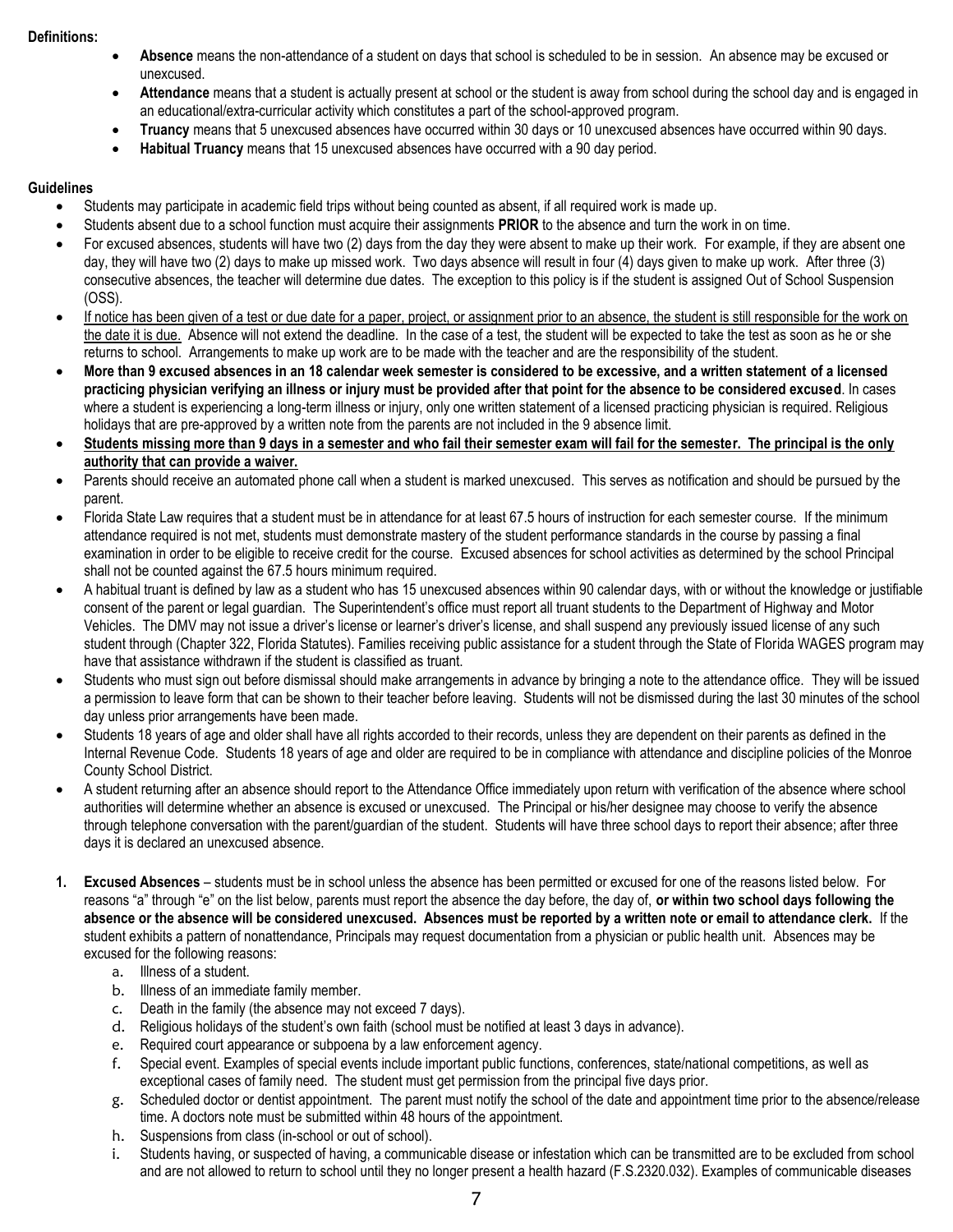and infestations include, but are not limited to, fleas, head lice, ringworm, impetigo, and scabies. Students are allowed a maximum of five excused absences for an infestation of head lice.

j. **Notification of an absence provided by the student's parent/guardian does not in-and-of-itself require the school administration to record the absence(s) as excused.** 

NOTES: School related absences are not considered absences; Unexplained absences/no note turned in will be considered "Unexcused."

#### 1. **Unexcused Absences**

- a. If absences are not excused, as defined in the previous section, the absences are considered unexcused.
- b. Examples of unexcused absences are but not limited to: shopping trips, family vacation trips unless prior approval is documented, activities that should be conducted outside the school day (i.e., hair appointments, sleeping, doing homework, taking a driver's test), and activities more appropriately related to the parent or guardian (i.e., taking care of siblings or providing transportation).
- c. Students with unexcused absences may be permitted to make up work or tests at the teachers' discretion.
- d. Absences from class may result in students not being able to make up work, in which can contribute to failure for that class due to missed classwork.
- e. Students without a completed Certificate of Immunization indicating compliance with the current required schedule of immunizations will not be allowed to attend classes until this document is provided or a waiver is obtained. Absences due to non-compliance with immunization requirements shall be considered unexcused.

**Driver's Licenses/Permits –** Florida Law [1003.27(b)] states that The Department of Highway Safety and Motor Vehicles may not issue a driver's license or learner's driver's license, and shall suspend any previously issued driver's license or learner's driver's license of, any such [habitually truant] minor student, pursuant to the provisions of s. 322.091.

#### **Tardy to School and/or Class:**

Tardies to school and/or class are a disruption to the learning environment and can thus have a negative impact on everyone. Students are expected to be on time to all classes. Excused reasons may include prearranged tardies, medical reasons, or late bus. All other tardies are unexcused. Zeros may be given for work missed due to unexcused tardies.

Tardiness may result in the following consequences:

 $1\sqrt{2}$ <sup>d</sup>/ $3\sqrt{3}$ <sup>d</sup> Tardy 15 min Teacher Detention (served within one week/teachers discretion) 4th/5th Tardy 1 Hr Afterschool Administrative Detention with parent contact made by teacher Excessive Saturday School (2 hrs) /Parent conference with admin/Restorative Practice This process will begin each quarter.

\*Unserved 15 minute detention will result in one hour after school administrative detention to be served in the same week of receipt. If a student fails to serve, they are expected at Saturday School that week, with an additional chance to serve the following Saturday. Parent notification will be made. **Failure to serve consequences in this timeframe (4 possible steps to complete the consequence) will result in a one day in school suspension(ISS).** Students should bring school work to Saturday School held each Saturday from 9:00-11:00 a.m. Excessive ISS will result in out of school suspension.

### **STUDENT SERVICES**

Administration, Guidance Counselors and Teachers are available to assist students to be successful. To communicate with any staff member, please contact them by phone at 305-293-1549 or email. Email addresses and phone extensions are located on our webpage keysschools.com/kwhs.

**School Guidance Counselors -** All Monroe County Schools have certified school counselors that provide a variety of services to students. These services are presented to students in classrooms, small groups, and in individual counseling sessions. If you do not wish your child to have access to these programs and activities, please notify the school Principal in writing.

- Academic Counselors meet with students to provide educational goal-setting and planning, schedule courses, check academic progress, interpret test data, study skills, assist with college applications, career education and transition activities.
- CAPS Counselor works primarily with juniors and seniors on the college application process, scholarship applications and assists with transition to secondary education, military enrollment or vocational training.
- CINS/FINS and Care Center Counselors provides individual counseling regarding life skills, crisis intervention, conflict resolution, anger management and social development.

### **PARENT SERVICES**

School Advisory Council - In compliance with the 1973 Florida legislature which mandated each school board to form one or more advisory councils, Key West High School is presently enjoying the support of a council. The paramount function of the committee is to act as a liaison agent for communication between the school and community. The council also participates in the development and approval of the School Improvement Plan. Its membership will be made up of a representative group of the community. KWHS has an active group of parents, teachers, and students working together as a school advisory council. The council is interested in your participation, concerns, and/or suggestions. If you are interested please call the Principal's office at 293-1549 and let him/her hear from you. Our School Advisory Council meets the first Tuesday of each month at 6:00 p.m. in the Media Center. The President for this year is Mrs. Joelle Keane.

Parent Communication – Parents may register to receive the weekly electronic newsletter with Activities Director at stacy.saunders@keysschools.com.. Information can be found at our school website keysschools.com/kwhs, Key West High School Athletics and Activities Facebook Page, @kwhsconchs Twitter, kwhsconchs Instagram and on our marquee. Staff may be contacted via email or telephone. Phone callouts are done once a month to update parents and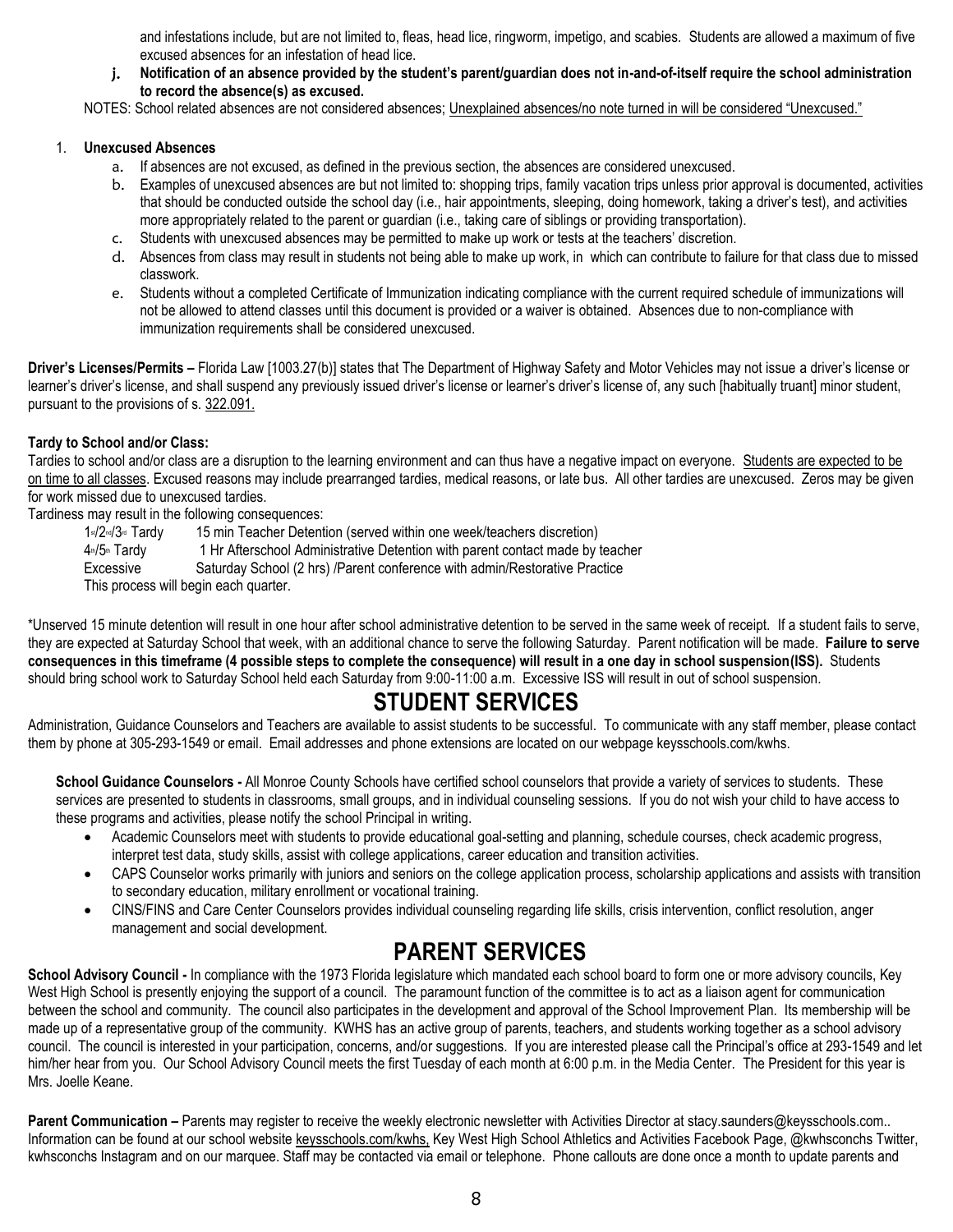provide information. Grades can be monitored through our electronic grade book, Focus. Directions to using Focus can be obtained in the office or on the website. Focus provides notices for drop in grades, missing a class and other topics if parents add those parameters when they register.

**Transfer or Withdrawal from School -** If it becomes necessary for you to withdraw from school or transfer to another school:

- 1. Parent or guardian must report in person to the registrar in the guidance office at least one day prior to withdrawal.
- 2. Bring all textbooks to school with you.
- 3. A withdrawal card will be given to you which must be signed by all your teachers as you return your books, librarian, and your counselor.

**Changes of Address -** If you move during the school year, report the change of address and telephone number to the Attendance Office and the Data Entry Clerk as soon as possible. Students whose parents leave the area but who plan to continue attending Key West High School must clear their living arrangements with the Assistant Principal and Attendance Office. We must have a telephone number for each student in the high school. This is necessary in the event of an emergency.

**Student Insurance -** Neither the school nor the School Board of Monroe County provides any insurance coverage for accidents which occur at school. However, the Board has arranged for a low cost student accident insurance policy to be made available and all students are strongly urged to purchase this coverage. This insurance covers all accidents at school and, subject to some limitations, on the way to and from school as well as at all school sponsored activities. Information about this insurance coverage is available at the school office.

## **STUDENT POLICIES AND PROCEDURES**

**Electronic Devices** – electronic devices can be defined as music devices of any kind, lasers, or any other electronic devices including, but not limited to cell phones. For safety reasons, students are encouraged not to keep both ear pieces in when in the courtyard/common areas so they can hear any notices given over the loudspeaker. Electronic devices may be used on campus with the following guidelines:

- **STUDENTS SHOULD HAVE ALL ELECTRONICS PUT AWAY (NOT VISIBLE) UPON ENTERING A CLASSROOM.**
- NO EAR COVERING HEADPHONES/BEATS MAY BE USED AT SCHOOL (they will be taken if seen, to be retrieved after school).
- USE OF ELECTRONICS IN THE CLASSROOM IS AT THE DISCRETION OF THE TEACHER.
- NO PHONE CHARGING WILL BE ALLOWED ON CAMPUS.
- VIDEOTAPING/TAKING PHOTOS OF ANY PERSON ON CAMPUS WITHOUT THEIR PERMISSION OR POSTING ON SOCIAL MEDIA VIDEOS MADE AT SCHOOL OF ANY EVENT THAT IS NOT A PUBLIC EVENT IS A VIOLATION OF THE PROPER USE OF ELECTRONICS.

Inappropriate use of an electronic device may result in confiscation. Key West High School is not responsible for lost or stolen electronic devices.

**BYOD POLICY -** Key West High School encourages all students to bring their own electronic device to assist in their learning process. Use of BYOD technology is a privilege, not a right. This privilege can be revoked. Key West High School staff will not provide technical support other than to assist with sign on information.

- Devices may only be used with teacher permission.
- Devices may not be used to disrupt the educational environment or violate the rights of others.
- No device placed on the MCSD network will have software that monitors, analyzes or may cause disruption to the MCSD network.
- Use of the device to cheat, violate school conduct rules, harass/bully students or staff, or for unlawful purposes will subject the student to disciplinary and/or legal action.
- Recording the voice or image of another in any way that disrupts the educational environment, invades the privacy of others, or is made without the consent of the individuals being recorded is prohibited.

**Acceptable Use Policy for Student Access to Network Communications –** Electronic communications and documents should never be considered completely private. The District School Board of Monroe County is subject to Florida Statues regarding public information access. As such, all electronic messages and documents are a matter of public record. Examples: all email, files, and documents saved on district computers or networks. Acceptable Uses of the Network/Internet/Email

- Participating in activities which support learning and teaching in Monroe County Schools
- Participating in electronic conferences, bulletin boards, email, databases, and access to the Internet to support curriculum.
- Students should use the Internet/network for appropriate educational purposes and research.
- Students should use the Internet/network only with the permission of designated school staff.
- Students should be considerate of other users on the network. Cyber bullying is unlawful behavior.
- Students must use appropriate language for school situations and must not use vulgar or profane language or images, including those with implied vulgarity and/or profanity.
- Students should immediately report any security problems or breeches of these responsibilities to the supervising teacher.
- Students must adhere to copyright laws and plagiarism rules when using the Internet.

**DRESS CODE** *Guidelines:*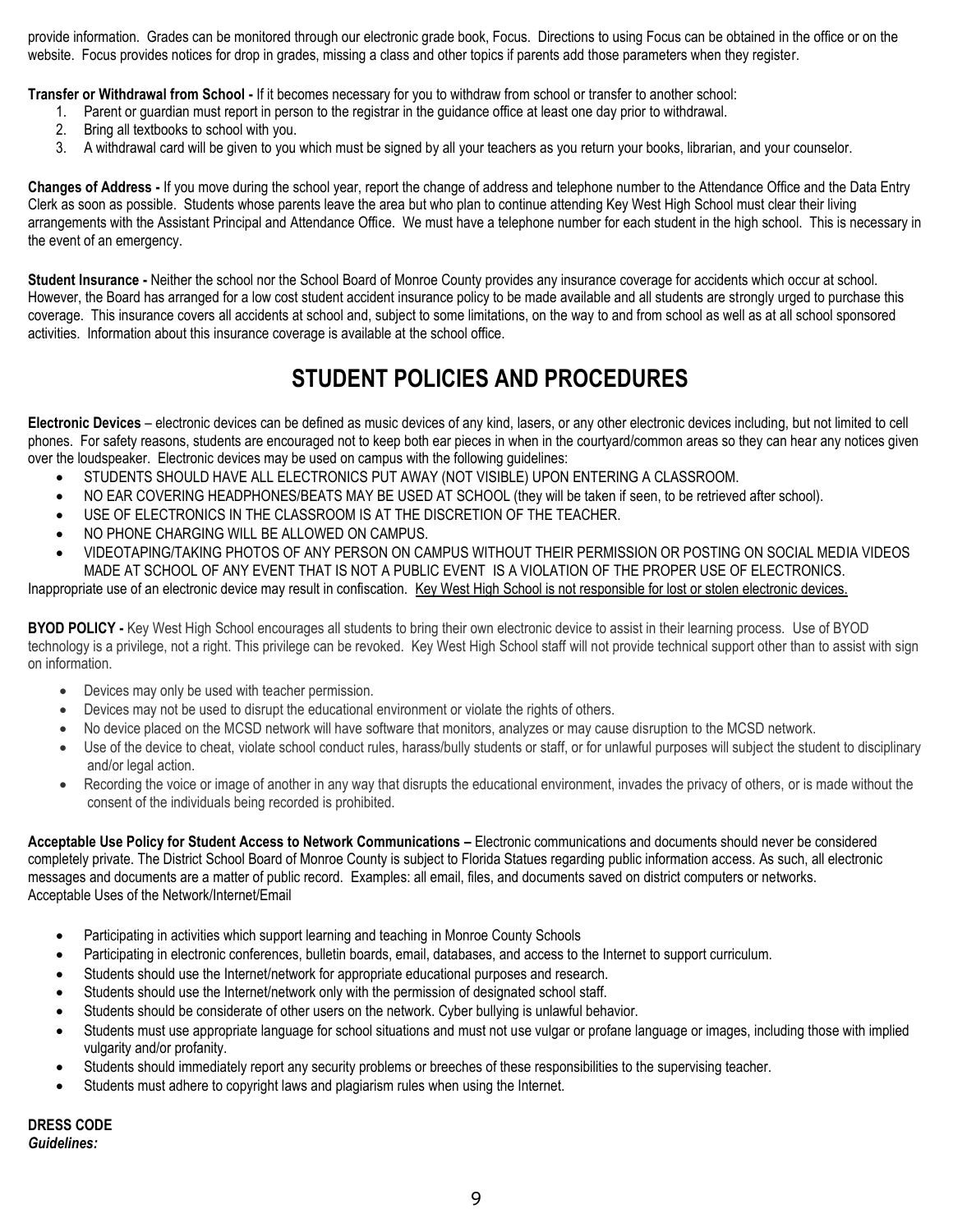- Tops must have sleeves that cover the shoulder. No sleeveless, straps or bare midriff tops are permitted. Shirts and tops must extend over the waist; no skin may be exposed at the belly/waist line; shirts may not be see through.
- Underwear, boxers, or bras without complete covering are prohibited. Sagging pants that expose underwear are not allowed. All pants must be worn at the waist.
- All shorts, dresses, or skirts must be hand length.
- No head coverings of any kind are allowed in the classroom. Bandanas are not to be worn or displayed on campus or school activities.
- Sunglasses are not allowed in the classroom.
- Prohibited tops: strapless garments, tube tops, bare back tops, see through tops or garments, shirts tied at the midriff, strap tops, and muscle/tank shirts. Students may not wear clothing that is either revealing or provocative.
- All items that advertise or encourage the use of drugs, alcohol, or tobacco are prohibited. Clothing articles shall not convey messages (writing, pictures, symbols, or logo) that are crude, gang related, sexually suggestive or other things deemed inappropriate for school.
- Spandex leggings, pajamas, house slippers and biker shorts are prohibited at school.
- Students are prohibited from wearing attire that may be used as weapons, such as chain belts, wallet chains, and apparel with spikes.
- Students must wear shoes to school, and at all school related functions.

#### *Consequences may include:*

Parent notification - Change of attire - In-School suspension or Saturday School for repeated offenses.

**PE Dress Code** – Students who take Team Sports, HOPE or weight training are required to dress out daily for the physical activity.

**Communication–** Announcements will be made during homeroom or over the public address system. It is recommended that students without a first period arrive in time for announcements. Daily announcements are also posted on our school webpage, Facebook page (Key West High School Athletics & Activities), Instagram and on the Student Activities Board outside of the front office. Remind 101 is also used for regular and emergency announcements.

**Arrival and Dismissal –** Students are not permitted on campus prior to thirty minutes before the starting bell. Students are required to be out of the buildings within 5 minutes of the final bell. Buses will leave approximately 5 minutes after the appropriate dismissal bell.

**Lost and Found -** There is a lost and found located in the front office. Articles of value should be turned in there. Students who lose articles will not be allowed to go from room to room inquiring for a lost article or its owner. DO NOT LEAVE MONEY OR VALUABLES IN CLASSROOMS OR IN THE GYM DRESSING ROOMS.

**Telephones -** Office phones are not to be used by students unless it's an emergency. The office staff will only deliver emergency messages. Social and personal phone messages will not be accepted nor will students be called to the phone. Cellular phones are permitted in common areas only. **Cellular phones are not to be used during instructional time unless directed by the teacher**.

**Library -** Mary B. Trevor Library is located in Building 2. Library hours are posted in the library. Circulation period is two (2) weeks. The fine for overdue books will be 5 cents per "school" day.

**Personal Property -** Neither the school nor the School Board of Monroe County provides any insurance coverage for damage to or theft of student's personal property. This includes phones, electronic devices, automobiles, bicycles, textbooks, clothing, athletic equipment, purses, wallets, money, etc. *Students have the responsibility for securing their own personal property*.

**Hall Passes -** Any student leaving class will be given a hall pass. No student is permitted to leave a class without a pass.

### **SAFETY**

### **Students and staff work together to create a culture of safety. Some procedures in place include:**

- **Text tips anonymous call in system is in place 24-7 for anyone to call in something they see or hear that is concerning - the number is 305-432-3311.**
- **Students and adults must have a school/district badge or a visitor pass to enter campus.**
- **Two points of entry in the gated perimeter at the start and end of day monitored by staff and/or SRO.**
- **Single point of entry for students once the day has begun is through the front gate.**
- **All visitors must be checked in through the office and there will be a buzz in system in place to enter.**
- **SRO and SSO will monitor the campus throughout the day and a camera system is in place for additional monitoring.**
- **No weapons (guns, knives) or any type of look-alike items are permitted on campus.**
- **Safety Drills and Trainings including Stop the Bleed.**
- **Student trainings including Mental Health and Project SAVE.**

*PARENTS - In the event of an actual emergency, information will be sent out as quickly as possible through our Remind system (SIGN UP BY TEXTING 81010 THE MESSAGE @kwhs-info) as the primary method followed by our Facebook page-Key West High Athletics and Activities, Instagram page-kwhs\_news, Twitter-@kwhsnews and Blackboard connect as quickly as possible. Parents are asked NOT COME TO THE*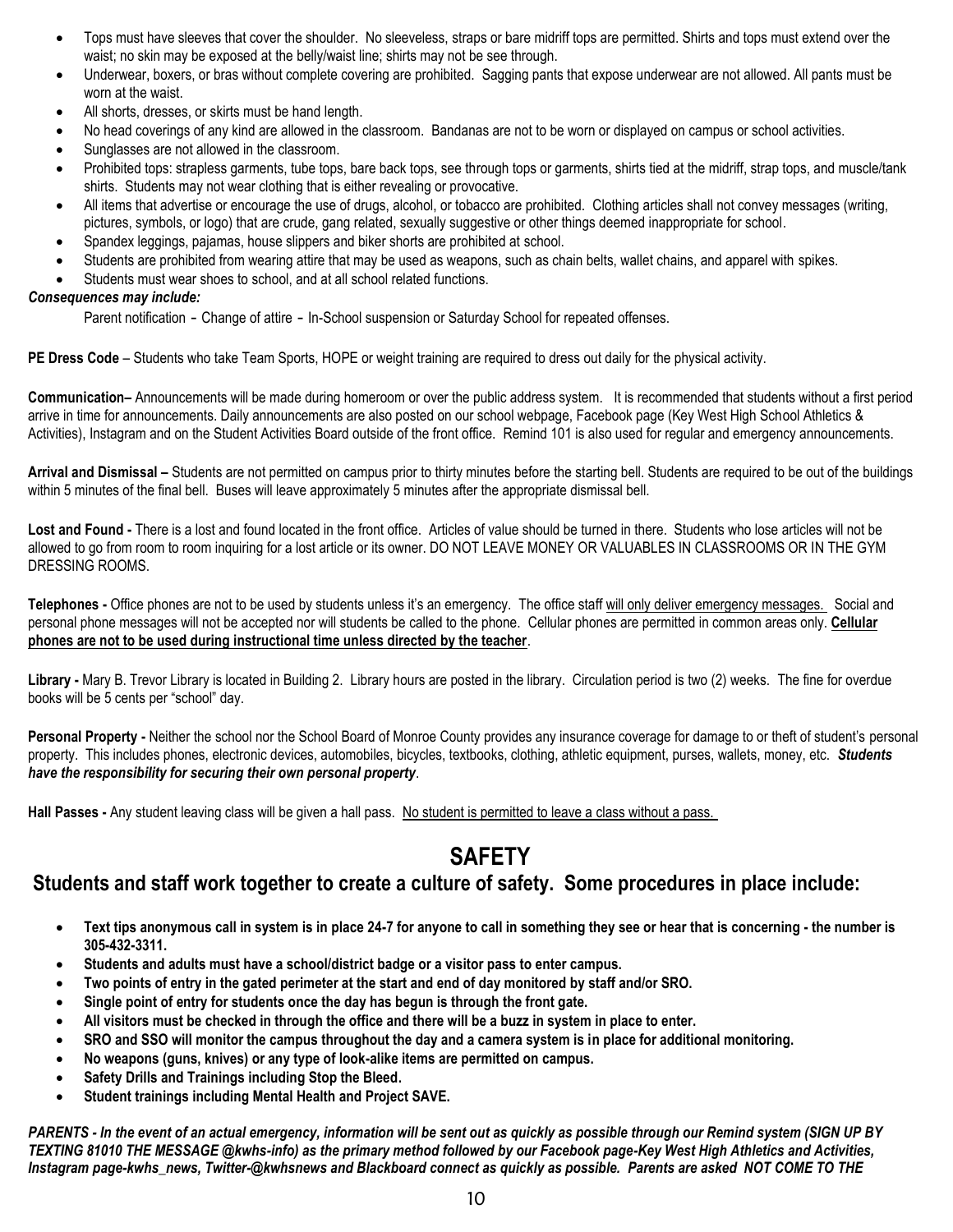#### *SCHOOL. Law enforcement will be in control of the perimeter and you will not be able to get on campus. Please talk to your child about the method of communication or meeting point you would like to establish should they have to leave the perimeter of the campus, realizing that any threat is fluid and students may have to silence their phones and take action based on the circumstances.*

**Fire Alarm/Emergencies/Egress Exits -** Instructions for fire/egress drills are posted in each room and you should become familiar with the line of exit route for each of your classes. Do not talk or run during the drill or in an emergency. Empty the building as quickly as possible. An announcement will indicate the "all clear" signal and students should return to their classrooms. Engaging the fire alarm falsely is considered a criminal offense.

**Emergencies -** Fire/Egress Drills, Lockdown Drills and Active Threat information sessions and drills are all a part of our security awareness measures. The Active Threat presentation can be viewed on our website. Based on SB7030 several things are in place to improve the safety of our campus.

- School Safety and Security Plans, Drill Scheduling and Management
- Behavioral Threat Assessment training for specific staff members
- Training in the use of the AlerT system (to replace Run, Hide, Fight) A-Assess best course of action; L-Lockdown stay in place quietly and out of sight; E-Evade - get away from the assailant and area of danger; R - Resist; T - Tell - notify 911 and others once you are safe.
- Use of ERIP Emergency Response Information Portal
- Stop the Bleed Kits in areas around the school with training provided to staff members.

**Visitors/Safety –** The School Board welcomes and encourages visits to school by parents, other adult residents of the community, and interested educators. In order for the educational programs to continue undisturbed when visitors are present and to prevent the intrusion of disruptive persons into schools, it is necessary to invoke visitor controls. Visitors must be cleared through the district visitor protocol and/or receive approval from the Principal in advance to be on campus or observe in a classroom. Teachers cannot stop classroom activities to hold a parent conference. Students cannot have friends visit their classrooms unless approved by the principal. Any individual found on the campus without clearance from a member of the administrative staff may be arrested for trespassing. Gates are locked during the day and our School Resource Officer and School Safety Officer patrol the grounds.

**Security and Digital Cameras** – In the interest of student safety, the KWHS utilizes a closed circuit television camera surveillance system and digital surveillance on campus and camera systems are in all school buses that transport children throughout Monroe County School District. **There is no expectation of privacy while at school sites or on school buses that have closed circuit television camera surveillance systems or digital surveillance systems. Security cameras at the school sites are used in common areas only. Videos may be made or viewed and used in disciplinary actions including suspensions, expulsions, and legal proceedings.**

# **ATHLETICS**

**Conch Athletics are a privilege and students who enter into the Pride and Commitment Contract enter into an agreement that sets the bar higher in terms of behavior and academic expectations. Those who wear a Conch uniform represent Key West High School and should display pride and respect at all times.**

#### **Academic Eligibility and Behavioral Expectations**

- 1. Key West High School is a member of the Florida High School Athletics Association (FHSAA) and is governed by the bylaws of the organization. Key West High School also follows the requirements of all extracurricular activities as prescribed by Florida Law.
- 2. Students are required to abide by the Conch Pride and Commitment contract that includes behavior expectations, consequences, policies, procedures, and an agreement to participate in random drug testing and random searches of belongings prior to departure for away contests..
- 3. A grading period is defined as one semester. A semester is defined as one half of a school year (approximately 18 school weeks or 90 school days). This definition is applicable to all schools regardless of the type of scheduling format they use. To be eligible to participate in athletics these requirements must be met:
	- a. Eligibility Standings FHSAA By-laws 9-4-1: A student must have a cumulative high school grade point average of 2.0 or above on a 4.0 unweighted scale, or its equivalent, in all courses taken that are required by S.1003.43(1), Florida Statutes, at the conclusion of each semester to be eligible during the following semester. Example: 2.0 at the end of the spring to be eligible for fall; 2.0 at the end of the fall to be eligible for the spring. 2.0 at the end of summer school to be eligible for the fall (if classes have to be taken).
- 4. Must maintain satisfactory conduct as determined by each Principal.
- 5. Per district policy, a student must have a 2.0 GPA in current grades at time of progress reports and report card time in order to play. If not, the player may practice, but not play in a contest until the 2.0 is achieved.
- 6. Any student who has two (2) or more F's will not be allowed to participate in a home or away contest until satisfactory grades have been obtained. Each individual coach may hold their team to a higher standard as long as it is written in the team rules and all students and parents are aware of the policy.
- 7. Use or possession of alcohol, tobacco, and other non-prescribed (illegal) substances on school grounds or at school-related functions will result in a minimum of a two (2) week suspension from athletic/performance participation. Students found using or possessing illegal drugs, alcohol and/or other substance will be required to participate in drug/alcohol counseling and will be subject to drug tests within the district drug testing program.
- 8. Level 3 & 4 consequences for repeated or severe infractions may constitute indefinite suspension from athletic teams/performance groups until the situation is rectified. Permanent removal from all programs for the remainder of the school year may be a consequence based on the action and/or outcome.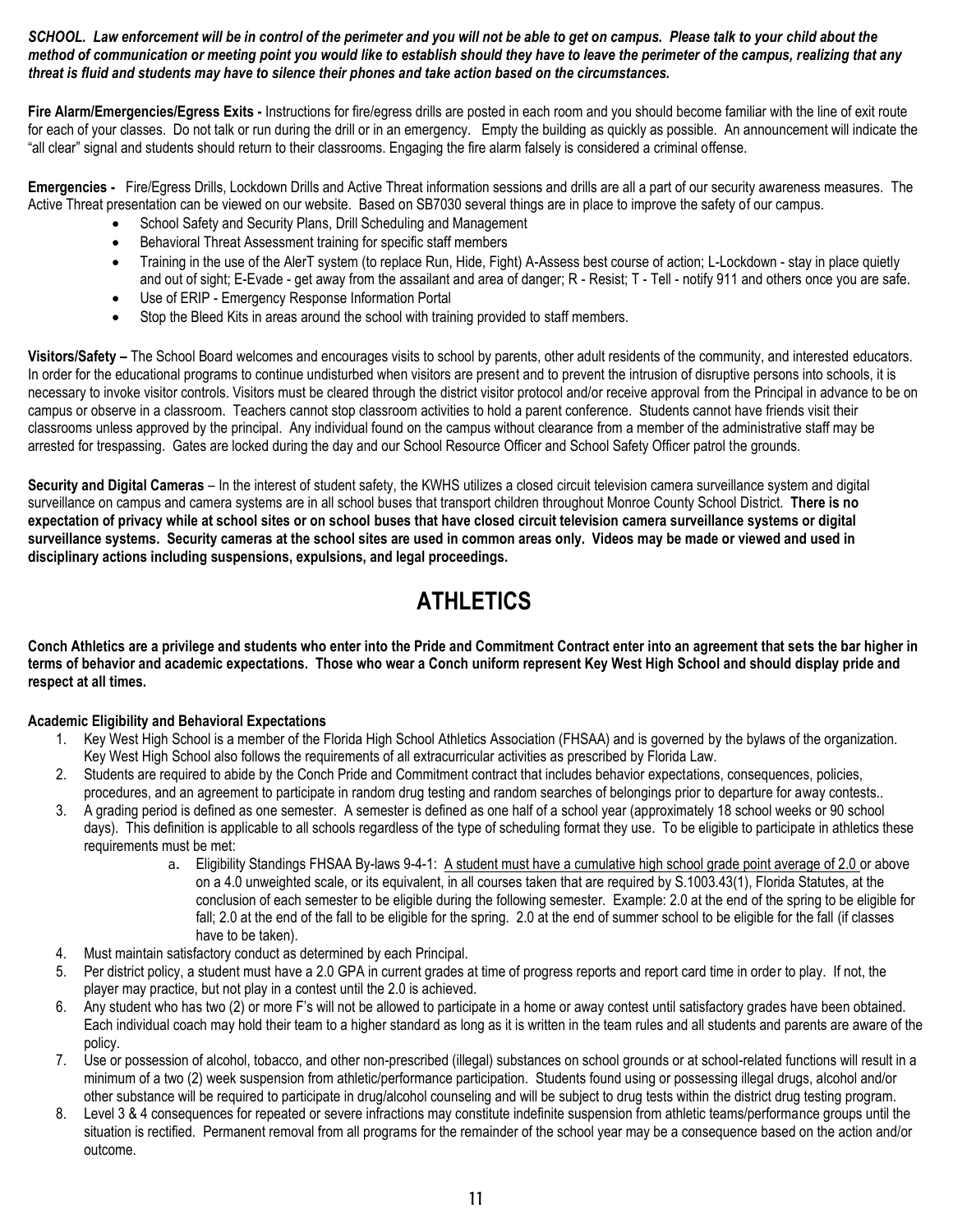- 9. The failure to pay monies owed (including lost or damaged books) may result in the suspension of a pupil from participation in extracurricular activities. (Satisfaction of the debt through community service activities, shall be determined by the Principal).
- 10. ATTENDANCE IN CLASS IS A PRIORITY. When an extracurricular activity, including practice, takes place on a school day, participants must attend school for a minimum of one half of that day (a minimum of 3 periods). If a team/performance group departs prior to meeting the half day minimum, participants are expected to attend ALL class periods prior to departure. Students may be suspended from future practices or contests if it is determined that minimum attendance requirements were not met prior to participation in a practice or contest.
- 11. Saturday School, In School Suspension (ISS) and Out of School Suspension (OSS): Saturday School: an athlete must serve Saturday School within one week of the date they are assigned to serve unless prior arrangements are made with an administrator. OSS – No student may participate in practices or contests/performances until they have returned to school.
- 12. All COED trips are to remain segregated by gender. Segregation will be administered by the coach/sponsor.
- 13. When students return from an extracurricular activity between 12 and 1 a.m. they may report to school at the beginning of second period. If they return between 1 and 2 a.m. they may report at the beginning of third and if their return is after 2 a.m. they must return by the beginning of fourth period. These absences will be considered school related.
- 14. If a student quits or is removed from a program (i.e.: discipline, bad grades), they cannot try out or begin practices for any other sport/activity until the end of the regular season of the first sport/activity. The Athletic/Activities Director will deal with releases from particular sports/activities on a case by case basis.
- 15. Participants must abide by the District Random Drug Testing policies.

Letter Awards - Any student who has earned a letter at Key West High School may purchase a letter jacket through the Athletic Director. In order to earn a letter, a student must:

- a. Be a member of and in good standing on the varsity team.
- b. Maintain academic eligibility throughout the entire season.
- c. Participate in special groups such as band, choir, cheerleaders, Conchettes. See group by-laws for qualifications.
- d. The distribution of letter awards is up to the discretion of the coaching staff.

## **ACTIVITIES**

#### **There are many activities and clubs for high school students. The News Board and school website contains information about meetings. The Student Activities Pamphlet contains information regarding clubs and membership requirements.**

Student Council - The Student Council is the governing body of the students of Key West High School. Officers are elected by the student body as a whole. The purpose of the Student Council is to develop leadership, to train its members to take their place in a democratic society, and to act as a liaison group between the students and faculty. The duties and functions of the Student Council include arranging/planning assemblies, planning for Homecoming, as well as sponsoring major community and school projects. The specific requirements for Student Council membership and election procedures are available from the sponsor and will be advertised when positions are available or elections are held.

#### **Class Elections -**

- 1. Candidates for office in the 10<sup>th</sup>, 11<sup>th</sup> and 12<sup>th</sup> grades must have attended Key West High School for at least one semester.
- 2. All candidates, in order to qualify for election must attend the candidates meeting or meet with the Student Activities Director prior to submitting an application packet in order to review officer expectations. These sheets will be checked by the Director of Student Activities for the candidates' grades (2.0 or higher), citizenship requirements (1 referral limit), attendance (no habitual absences or tardies) and for possible violations of the extra-curricular activities limit.
- 3. Nominations will be open for one school week and each candidate must complete an application for each position they are seeking. Two letters of recommendation are required.
- 4. If there are two or more candidates for any one office, primary elections will be held.
- 5. All campaign material is to be removed from the buildings by the candidates.
- 6. Students holding office in a class must have a 2.0 average and satisfactory citizenship.
- 7. To hold office of President during a student's senior year, the student must have held a past office. See By-Laws for the organizations.

**Student Offices –**In order to provide as many students as possible opportunities for leadership positions at Key West High, students will be limited to holding **one** major office unless he or she has previously held a major office and remained in good standing. This student could then hold **two** major offices provided only one is the highest office of an organization or group. Refer to bylaws for specifics on requirements of each position. Major offices:

President, Vice President, Secretary, Treasurer - Club or Executive Board

Captain, Co-Captain, Secretary, Treasurer - Conchettes or Cheerleaders

Captain or Drum Major – Band

Editor in Chief – Newspaper or Yearbook

Officer Expectations:

- 1. Attend Officer work shop in spring or fall.
- 2. Attend club officer meetings to plan, club meetings and events.
- 3. Work positively with the club sponsor and club members and communicate information to members..
- 4. Facilitate an inclusionary environment while maintaining the high moral standards of character and leadership.
- 5. Be in dress code at all club events unless otherwise advised by sponsor.
- 6. Maintain acceptable attendance and citizenship standards.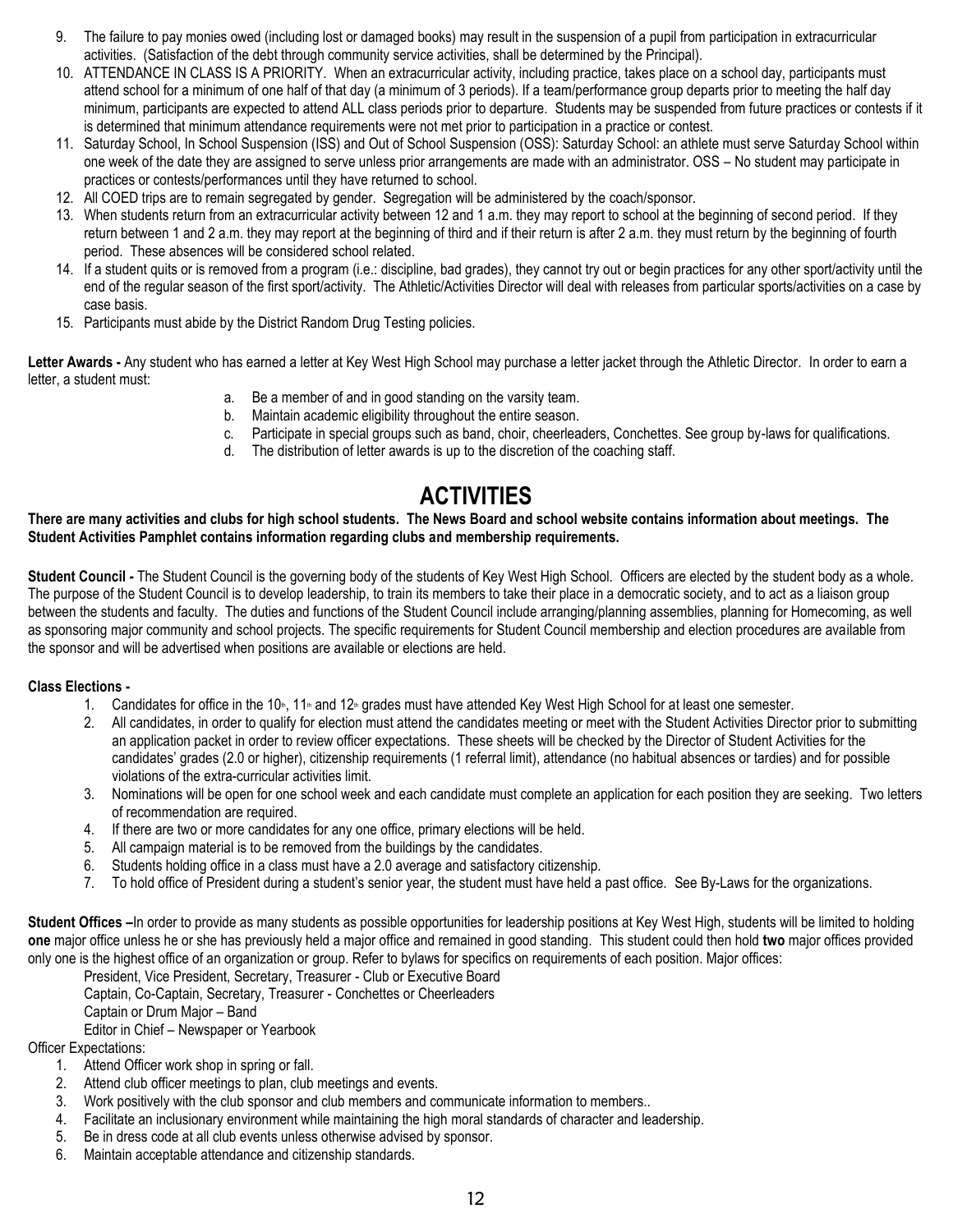Removal from office will occur if a student fails to meet the officer expectations set forth above, does not abide by school rules, has attendance or behavior issues or grades drop below the 2.0 overall GPA during their term. The principal has the right to remove a student from office if there is a violation of expectations or demonstration of actions that are detrimental to the organization. The process will include these steps: verbal warning with parent contact and coaching followed by removal of office for the second offense. If an officer is removed, the club sponsor will facilitate the process of electing the new officer. Once removed, a student may not run for another club office for one full school year.

**Formation of Clubs** – A student must submit to the Activities Director written request for the club along with signatures of at least 20 students desiring to belong to this club. If a club is a local charter of a national organization and desires to be classified as a service club it must have the approval of the parent organization. The club must have administrative approval and must have a faculty member as an advisor. The proposed by-laws must be submitted to the Activities Director and must adhere to all school board policies. There will be a 90 probationary period at which point a review by the Student Activities Director will occur to determine if the club is permanent.

**School Dances –** School dances are only open to current Key West High School students. Students who attend another MCSD may attend with principal of KWHS and other school in agreement. Students enrolled in a middle school are not permitted. School rules are expected to be followed. There is no readmission. Students who behave or dance inappropriately may be asked to leave. Party buses are not allowed on school grounds which includes the parking lot.

**Homecoming Nominations and Voting** –The Senior Class will nominate girls for court based on the following criteria:

- For girls to be eligible they must be a full time registered KWHS student during their Junior and Senior year.
- Students must have a 2.5 weighted GPA and be involved in at least three (3) activities (clubs, sports, band, etc.) for their junior and senior years. This will be verified through sponsor verification forms.
- Students must have good attendance and citizenship as verified through administration. Students in truancy or with multiple referrals may not be eligible.

Approximately eight weeks before the Homecoming game, seniors will vote during their social studies classes for the Court with each voting senior allowed to vote for five nominees. Students who do not have a social studies class will be allowed to vote before school or during their lunch break.

- The top five (six if tied) candidates, receiving the highest number of votes, will become the Homecoming Court.
- The entire student body then votes on the Homecoming Queen.

**Graduation activities** – There are many special senior and graduation activities that are a privilege. Students must be enrolled and actively taking a minimum of two classes to participate in the designated graduation activities. Students are expected to follow the student code of conduct at all times during special events. Failure to do so or any major disciplinary/law enforcement action may prevent a student from participating in graduation activities.

### **DISCIPLINE**

**The following are school rules, policies, procedures and consequences related to the level of infraction. It is important to note the consequences serve as guidelines for action taken and are a means of demonstrating a consistent application of such consequences.** The Principal retains the right to issue consequences for acts of misconduct not specifically stated in our rules. The Principal also retains the right to alter any consequences on an individual basis, according to the best interests and circumstances of the student.

**Major violations: weapons or simulated weapons; possession or use of alcohol, drugs/illegal substances, vapes; fighting; profanity directed to staff are among the most serious infractions and may include law enforcement involvement as well as the school level consequences**

#### **Disciplinary Action**

Procedures to be followed for acts requiring discipline have been established by the administration and the discipline committee. These procedures will insure that the student is advised of the rule he/she is accused of violating and that the consequence is appropriate for the offense. Disciplinary action may include administrative intervention, detention; work on the school grounds under proper supervision, Saturday school, in-school or out-of-school suspension, expulsion, or assignment to the Alternative Education Program.

**Expulsion** may be used for repeated or very serious violations. Expulsion is exclusion from school for the rest of the school year and possibly the ensuing school year. Expulsion procedures require written notice to the student and his/her parents or guardian advising them of the impending recommended actions, setting forth the charges against the student and advising them of the student's rights to due process, including the right to legal counsel. Expulsion proceedings require a hearing before a District hearing officer, unless waived, final action by the District hearing officer, unless waived, and final action by the District School Board of Monroe County.

**Out of School Suspension (OSS)** may be given for periods up to ten (10) days for serious violations of school rules, School Board policy, the law or the provisions of the Board's Code of Student Conduct. In cases of suspension, students must be given oral and written notice and explanation of the charges against them and must be given an opportunity to present their side of the story. This must occur before the suspension, except in the case of emergency or disruptive conditions. Students issued out of school suspension may be assigned to an alternative setting. This alternative setting may be in conjunction with the Department of Juvenile Justice. The Principal or Assistant Principal shall make a good faith effort to employ parental assistance or other alternative measures prior to suspension. Written notice of suspension will be mailed or given to parents: however, students may be suspended without written parental notice as a result of committing a "serious breach of conduct" in accordance with School Board Policy.

> a. Students assigned OSS will be given assignments during that period. It is the student's responsibility to obtain the material covered in class to prepare for their return to school. Absences due to OSS are excused days.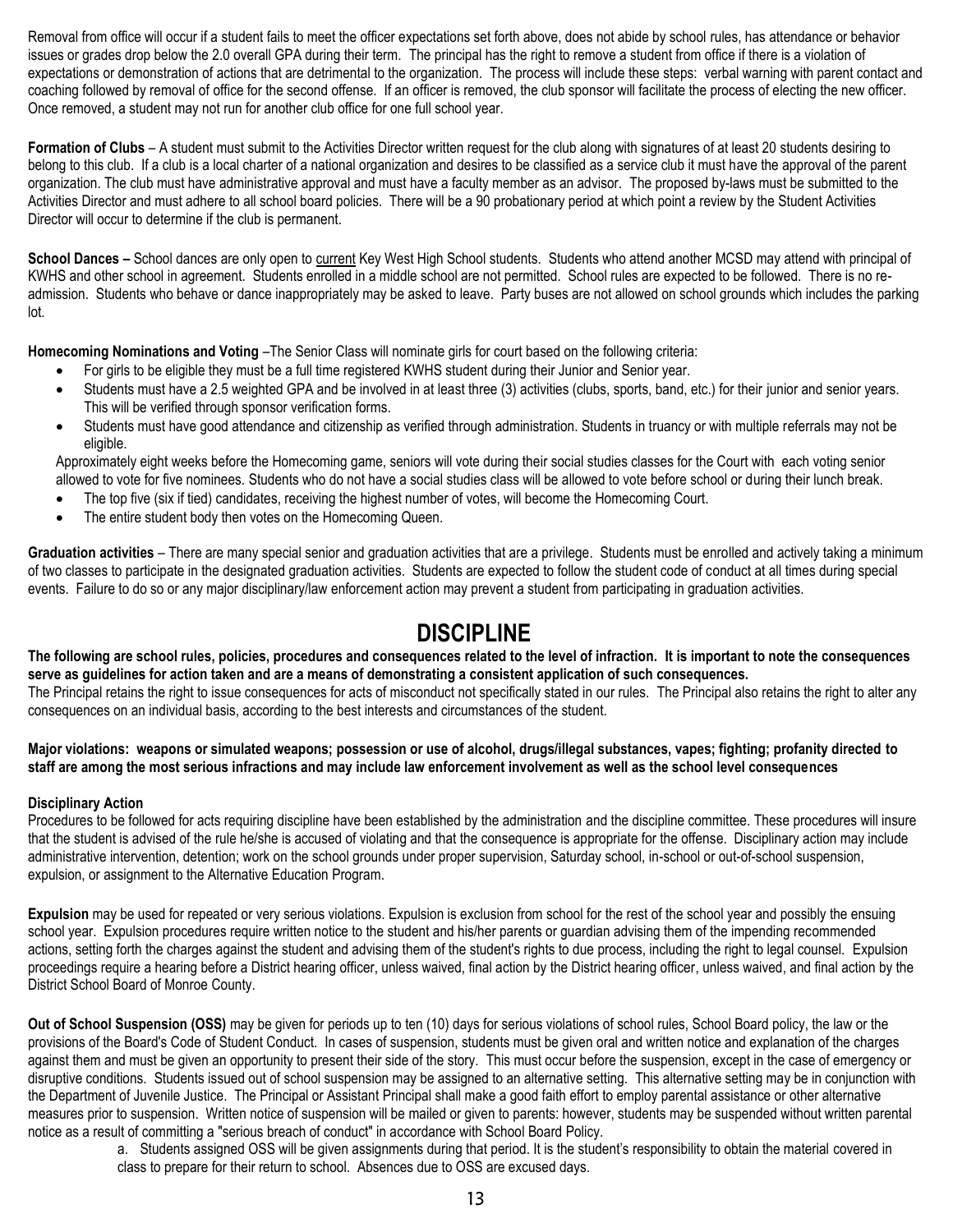b. Students may also be suspended from riding the school bus for up to ten (10) days for any one offense.

**In School Suspension (ISS)** may be given for violation of school rules or failure to serve detentions and/or Saturday Schools. Students who fail to serve in school suspension due to behavior issues or absence on the designated day will be issued OSS the following day.

**Detentions/Saturday School** must be served when assigned or else the consequence continues to the next level. Detention is offered six days per week. It is in everyone's best interest to take care of consequences in a timely manner. If a student needs accommodations or has a question regarding a detention, they should proactively seek an administrator.

#### **Detention Process:**

Teacher Detention – Teachers give detentions for minor classroom infractions in 15 minute increments. Students should serve these consequences with the teacher who issued the detention during the teacher's office hours. Failure to serve a teacher's detention results in an administrative detention.

Administrative Detention – Students receive an administrative detention for either failing to serve a teacher's detention, being dismissed from class, or for other minor infractions. They receive notification of this consequence verbally with an administrator. Parents will be notified of the detention. Students are expected to serve an administrative detention the same week they receive it or else they are expected at Saturday School the same week.

Saturday School – Students receive Saturday School for either failing to serve an administrative detention, skipping, leaving campus, or other major infractions. They receive notification of this consequence verbally with written notice and parent contact attempted.. **Students have two opportunities to serve their Saturday School or they receive in-school suspension for one day**. Saturday School is from 9:00 a.m. -11:00 a.m. weekly.

Suspension- Students are suspended from school for refusing to leave class, failing to serve a Saturday School, cursing at a teacher or staff member or other major infractions. They receive notification of this consequence both verbally and in written form.

#### **Detention Expectations:**

- 1. You must be on time to detentions/Saturday School. If you are late, you may 1) not be able to serve or 2) be assigned an additional detention.
- 2. No electronics.
- 3. No sleeping.
- 4. Students should bring work or reading material.
- 5. If you are dismissed from detention, time served will not count.

#### **Student Rights and Responsibilities**

a. Students have a responsibility to ask their parents (in an age appropriate manner) to notify the school when they are absent.

b. Students have a responsibility to ask teachers (in an age appropriate manner) for, and to complete, make-up assignments. Previously assigned work is still due on assigned due date.

c. Students who are externally suspended and who attend one of the alternatives to suspension programs have the right to make up work.

d. Students who are married, are parents, or are expectant parents have the right to remain in the regular school program or attend a special center program tailored to their specific needs.

#### **II. DISCIPLINE RULES AND CONSEQUENCES**

**DISTRICT LEVEL I** - acts that disrupt the orderly operation of the classroom, school functions and extracurricular activities or approved transportation. **Offenses include but are not limited to the following:**

- Unauthorized location
- Computer/Internet misuse
- Confrontation with another student
- Cutting class
- Disruptive behavior (including behavior on the school bus and at the school bus stop)
- Failure to comply with the class and/or school rules
- Possession of items or materials that are inappropriate for educational setting\*
- Inappropriate public display of affection
- Repeated use of profane or crude language (general, not directed at someone)
- **Tardiness**
- Unauthorized use of electronic devices (videotaping a person without consent, videotaping a fight or illegal act, publishing a personal video created on school grounds without authorization)
- Violation of dress code
- \*See Sexual Offenses (other), Level IV, for obscene or lewd materials.

Administrators must contact law enforcement for any criminal conduct. If the victim of a crime requests a police report, the Principal or designee must report the incident to law enforcement.

#### **Range of corrective strategies:**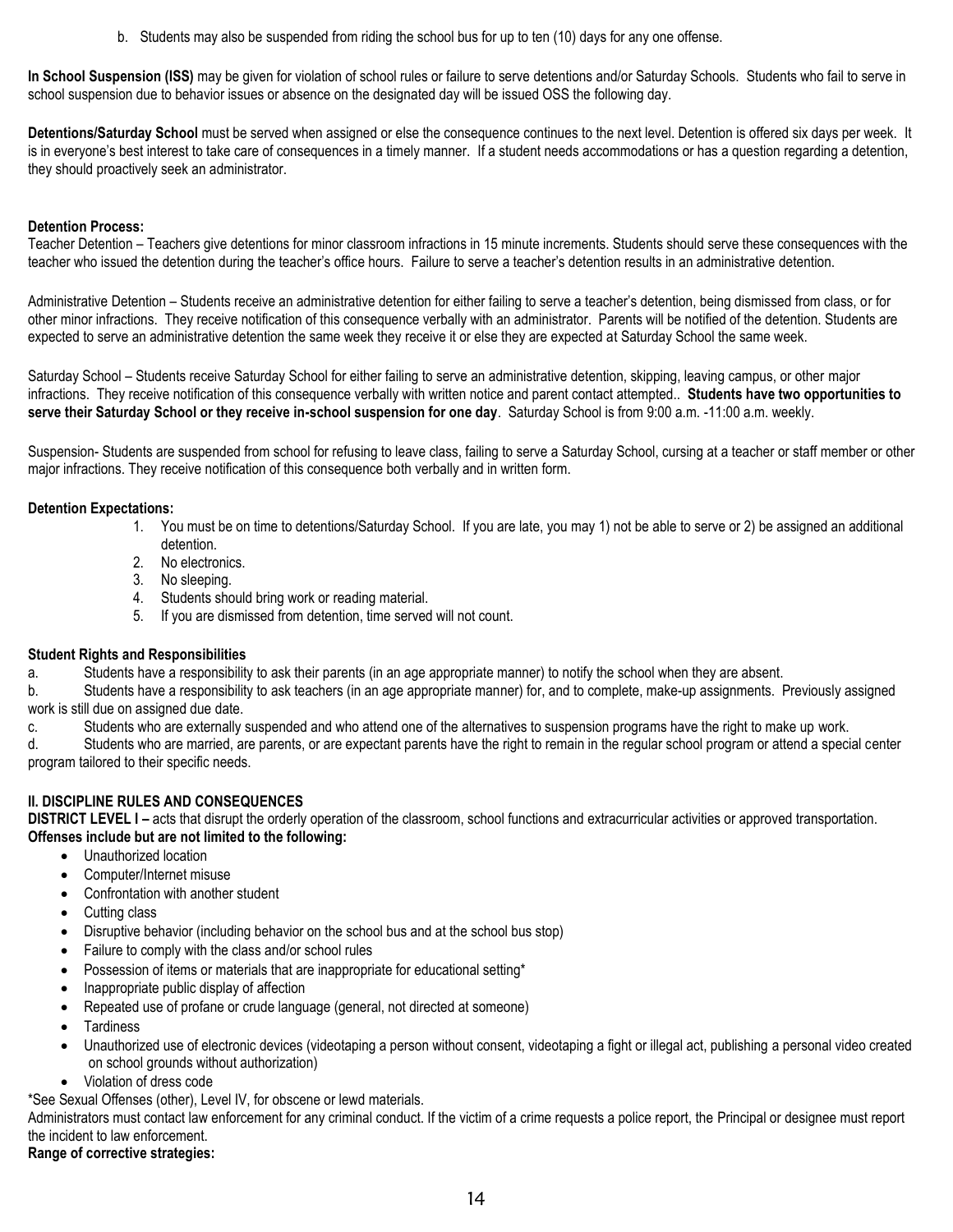The Principal or designee must select at least one of the following strategies from Plan I for repeated, serious or habitual LEVEL I Infractions.

#### **PLAN I**

- Parent/Guardian contact\*\*
- Reprimand
- Student, parents/guardian/staff conference
- Peer mediation
- Revocation of the right to participate in a social and/or extracurricular activities
- Confiscation of electronic/communication devices
- Detention or other Board approved in-school program
- Temporary assignment from class where the infraction occurred
- Student contract
- In school suspension
- Replacement or payment for any damaged property (if appropriate)
- Temporary loss of bus privileges (if appropriate)
- Participation in an informal counseling session related to the infraction
- Behavior Plan
- Alternative suspension\*\*
- Saturday School
- Loss of privileges
- Restorative justice

Good faith attempt must be made immediately to contact parent/guardian by telephone.

#### **LEVEL II SERIOUSLY DISRUPTIVE BEHAVIORS**

**Level II Behaviors** are more serious than Level I because they significantly interfere with learning and/or the well-being of others.

- Cheating/Misrepresentation/Plagiarism
- Confrontation with staff member
- Defiance of school personnel
- Distribution of items or materials that are inappropriate for an educational setting\*
- Failure to comply with previously prescribed corrective strategies
- False accusation
- False fire alarm
- Fighting (minor)
- Harassment (non-sexual or isolated)
- Instigative behavior
- **•** Leaving school grounds without permission
- Joining clubs or groups not approved by the School Board; gang related activities
- Libel
- Petty Theft (under \$300.00)
- Use of profane or provocative language directed at someone
- Prohibited sales on school grounds (other than controlled substances)
- Possession and/or use of tobacco products
- Slander
- Vandalism
- \*See Sexual Offenses (Other), Level IV, for obscene or lewd material.

Administrators must contact law enforcement for any criminal conduct. If the victim of a crime requests a police report, the Principal or designee must report the incident to law enforcement.

#### **RANGE OF CORRECTIVE STRATEGIES**

The Principal or designee must select at least one of the following strategies from PLAN II. The use or appropriate strategies from a previous PLAN must be used in conjunction with the PLAN. Principals may authorize the use of PLAN III for repeated, serious or habitual Level II infractions.

#### **PLAN II**

- Parent/guardian contact\*\*
- School-based program that focuses on modifying the student's inappropriate behavior or promotes positive behavior.
- Suspension from school for one to five days\*\*\*
- Alternative to suspension\*\*
- Saturday school
- Loss of privileges
- Restorative justice

\*\*Good faith attempt must be made immediately to contact the parent/guardian by telephone.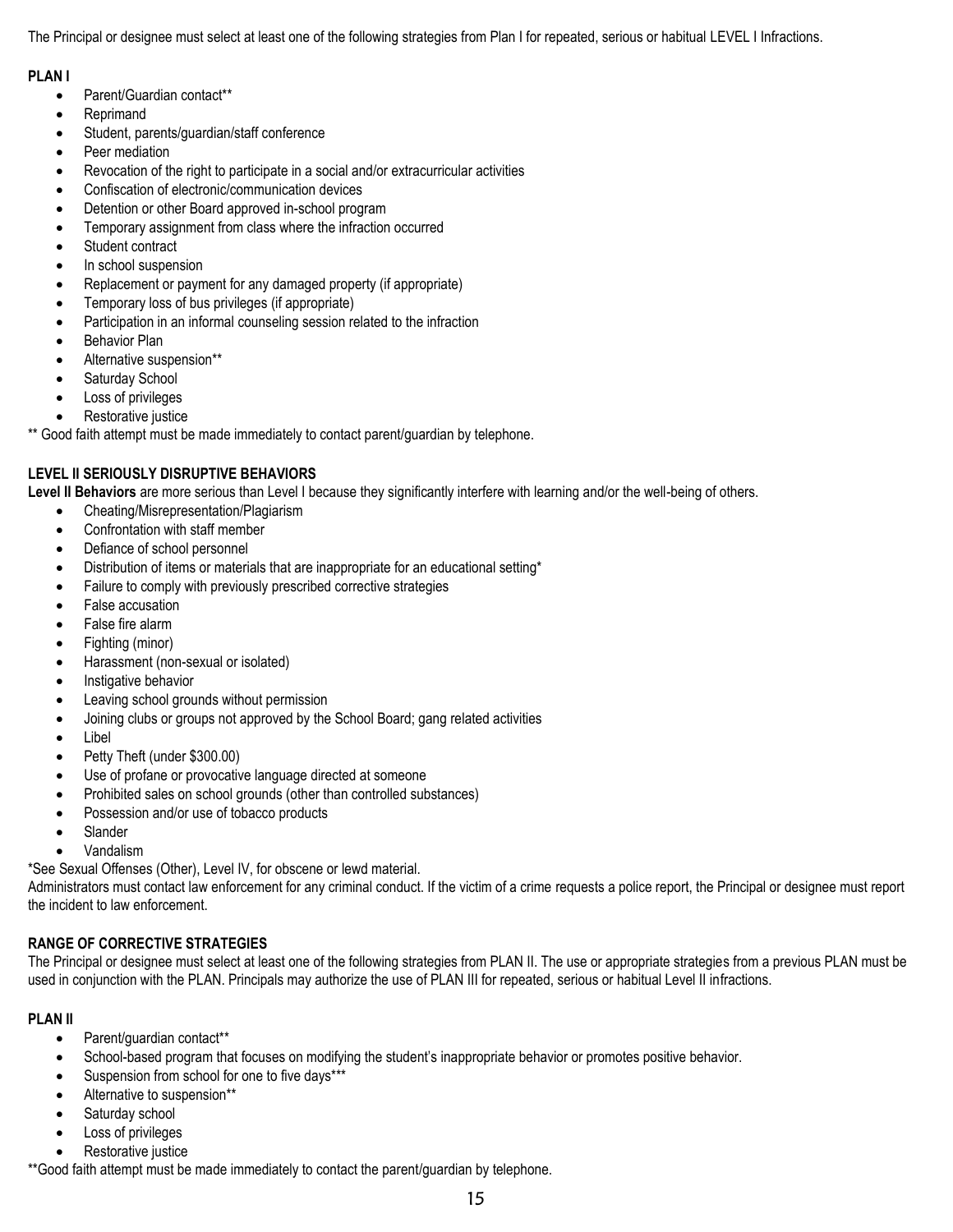\*\*\*Send written notice to parent/quardian within 24 hours via U.S. mail.

#### **LEVEL III OFFENSIVE/HARMFUL BEHAVIORS**

**Level III Behaviors** are more serious than Level II because they endanger health and safety, damage property, and/or cause serious disruptions to the learning environment.

- Assault/Threat against a non-staff member
- Breaking and Entering/Burglary
- Bullying (repeated harassment)
- Disruption on campus/Disorderly conduct
- Fighting (serious)
- Harassment (Civil Rights)
- Hazing (misdemeanor)
- Possession or use of alcohol and/or controlled substances
- Possession of simulated weapons
- Sexual harassment
- Trespassing
- Vandalism (major)

Administrators may contact law enforcement.

The Principal or designee must select at least one of the following strategies from PLAN III. The use of appropriate strategies from previous PLANs may also be used in conjunction with this PLAN. Principals may authorize the use of PLAN IV for repeated, serious or habitual Level III infractions.

#### **PLAN III**

- Parent/guardian contact\*\*
- Suspension from school for one to ten days\*\*\*
- Permanent removal from class (placement review committee decision may be required)
- Alternative to suspension\*\*
- Recommendation for alternative educational setting
- Recommendation for expulsion
- \*\*Good faith attempt must be made immediately to contact parent/guardian by telephone.

\*\*\*Send written notice to parent/guardian within 24 hours via U.S. mail.

#### **LEVEL IV DANGEROUS OR VIOLENT BEHAVIORS**

**Level IV Behaviors** are more serious acts of acceptable behavior than Level III because they seriously endanger the health and well-being of others and/or damage property.

- Battery against a non-staff member
- Grand Theft (over \$300.00)
- Hate crime
- Hazing (felony)
- Motor vehicle theft
- Other major crimes/incidents
- Sale and/or distribution of alcohol and/or controlled substances
- Sex offenses (other) (including possession and/or distribution of obscene or lewd materials)

Administrators may contact law enforcement.

#### **RANGE OF CORRECTIVE STRATEGIES**

The Principal or designee must use the following strategies from PLAN IV. The use of appropriate strategies from previous PLANs may also be used in conjunction with this PLAN.

#### **PLAN IV**

- Parent/guardian contact\*\*
- Suspension from school for one to ten days\*\*\*
- Recommendation for alternative education setting
- Recommendation for expulsion

\*\*Good faith attempt must be made immediately to contact parent/guardian by telephone.

\*\*\*Send written notice to parent/guardian within 24 hours via U.S. mail.

#### **LEVEL V MOST SERIOUS, DANGEROUS OR VIOLENT BEHAVIORS**

**Level V Behaviors** are the most serious acts of misconduct and violent actions that threaten life.

- Aggravated assault
- Aggravated battery against a non-staff member
- Armed robbery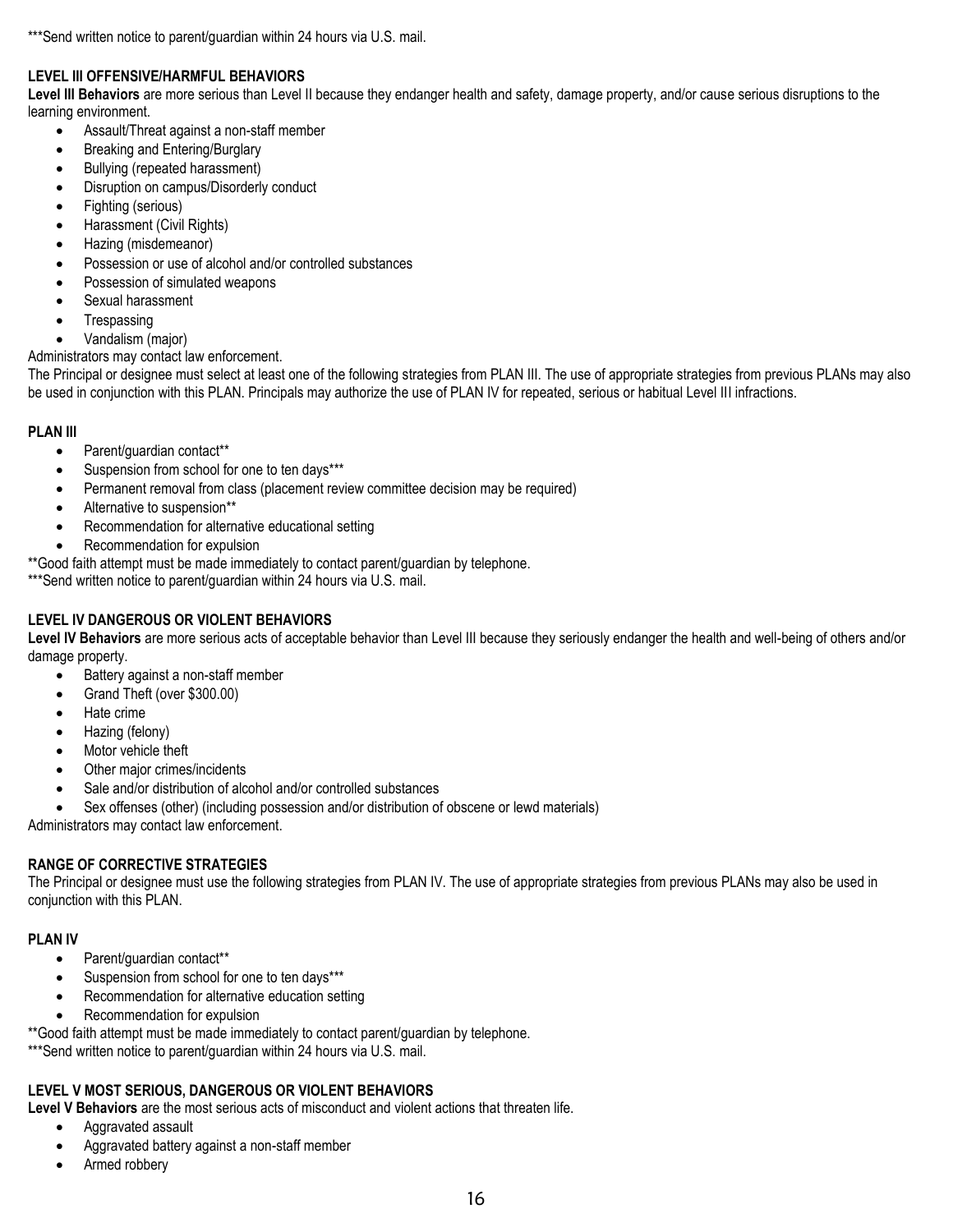- Arson
- Assault/Threat against employees or persons conducting official business\*
- Homicide
- Kidnapping/Abduction
- Making a false report/threat against the school\*
- Sexual battery
- Possession, use, sale or distribution of firearms, explosives, destructive devices and other weapons\*

Administrators must contact law enforcement. The possession of firearms or other weapons on school property must result in criminal penalties in addition to expulsion. \*One year expulsion recommended.

#### **RANGE OF CORRECTIVE STRATEGIES**

The Principal or designee must use the following strategies from PLAN V. The use of appropriate strategies from previous PLANs must also be used in Conjunction with this PLAN.

#### **PLAN V**

- Parent/guardian contact\*\*
- Suspension form school for ten days\*\*\*
- Recommendation for expulsion

\*\*Good faith attempt must be made immediately to contact parent/guardian by telephone.

\*\*\*Send written notice to parent/guardian within 24 hours via U.S. mail.

This level of infraction may result in an expulsion requiring School Board action.

#### **PLAGIARISM POLICY**

**Examples of Plagiarism and Cheating:** a student who participates in using, copying, or providing another student with any test answers, answer keys, or another person's work representing it to be his or her work (plagiarism).

Use of a cell phone during a test or quiz is considered cheating.

**Consequences of plagiarism and cheating may include:**

- Parent notification:
- A zero for the assignment;
- Up to ten days in-school or out-of-school suspension;
- Saturday School;
- Any work cheated on will not be allowed to be made up.

#### **Civil Citations**

In lieu of an arrest, a student under the age of 18 charged with certain misdemeanors with no prior felony arrests and only one (or no) prior misdemeanor arrests may receive a Civil Citation. The Student must accept responsibility for his or her actions and agree to participate in the program. The parent or guardian must agree to allow the student to participate in the program and sign the citation. Community Service hours along with character education classes will be assigned.

#### **Sanctions for Students Participating in Extra-Curricular Activities**

Students that participate in athletics and performance groups are governed by our Pride and Commitment Contract.

Students found to be in violation of the offenses as defined in the Code of Student Conduct may be suspended from participation in extra-curricular activities for a period of time which, in the opinion of the Principal, is justified.

Students arrested or charged for "off campus" matters which would have been an offense or a major offense had it occurred on a campus, may be suspended from extracurricular activities or excluded from school.

Students suspended from participation shall not be permitted to participate in any event-related activities, dress out for the event, practice with the group, or travel to the event with the team or group.

An event is defined as a game, activity, or contest. A tournament experience is considered to be a single event, even though the tournament consists of more than one game, activity or contest.

### **Vehicles on Campus Rules**

- 1. After arriving at school, a student shall remain on the school grounds unless given permission to leave the grounds as provided in these rules. At the close of the school day, the student shall leave the school grounds promptly.
- 2. The student shall park a car driven to school in the area designated for student parking which is located in the parking lot. Parking in areas not designated for student parking will result in the vehicle being ticketed or towed. There is no parking in the front circle.
- 3. **Each student who parks a vehicle on school property is presumed to know what is contained in the vehicle and will be held accountable for any weapons, drugs, alcohol or contraband which may be found in the vehicle.**
- 4. No student shall loiter in or around the parking areas.
- 5. Students shall not occupy cars during class hours, between classes, or before or after school except as they arrive and leave for the school day and travel to and from approved programs at other locations.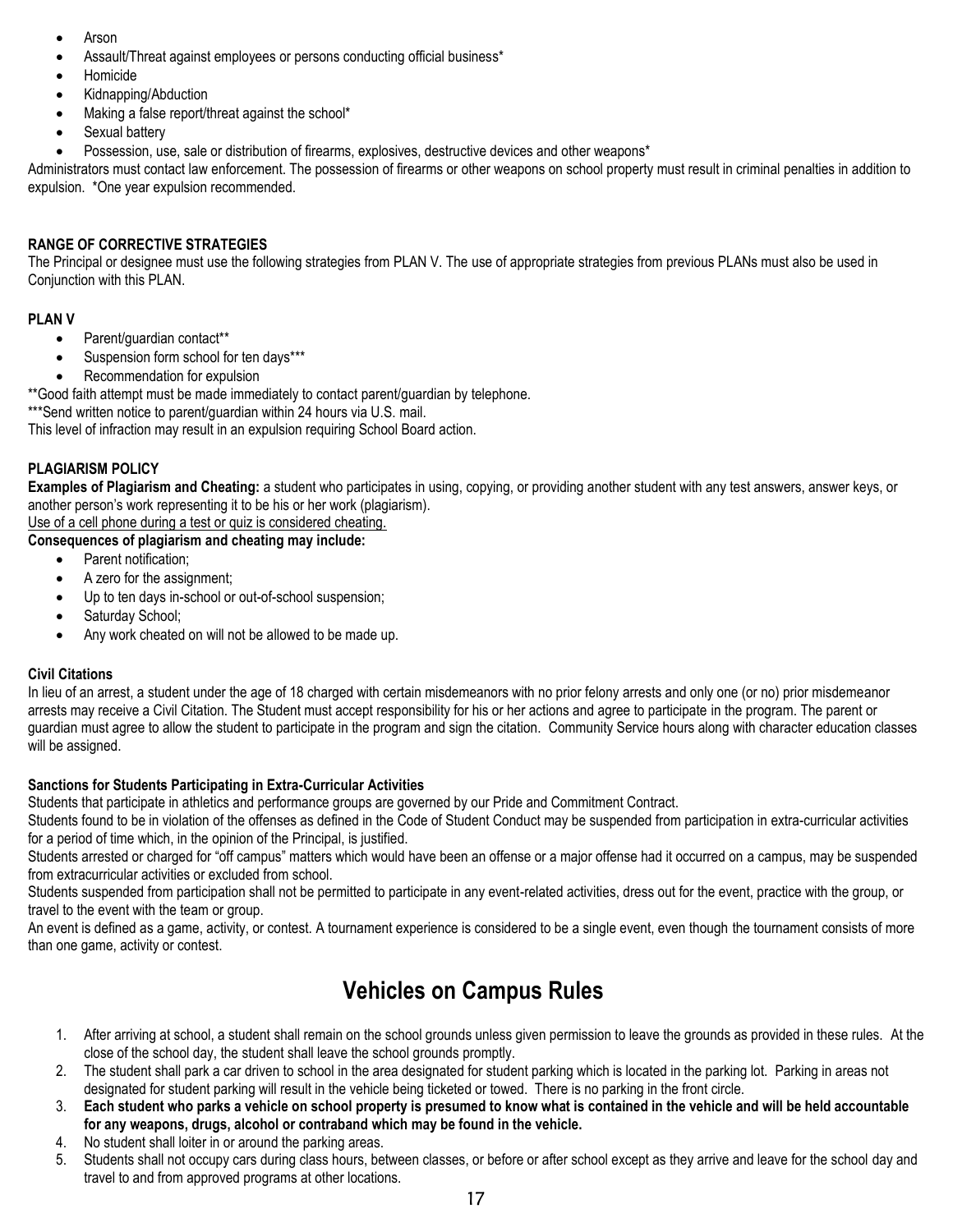- 6. The Principal shall cooperate with law enforcement officers. A student who receives a citation for a traffic violation while traveling to or from school, or who is known to be operating a vehicle in such a manner as to endanger the student's own safety or that of others, may be directed by the Principal not to drive a vehicle to school. Any student violating such directive shall be subject to suspension or expulsion from school.
- 7. Driving to school is a privilege. Students must follow the school policies on driving and parking. Violation of the Code of Conduct policies or the school parking/driving policies may result in loss of privileges, suspension or expulsion from school.
- 8. Habitual truants will have their driver's licenses withheld/suspended by the Department of Highway Safety and Motor Vehicles.

### **Bus Conduct Rules**

Only a student who is regularly enrolled as a transported student and whose name appears on the bus driver's enrollment card for that bus shall be permitted to ride such bus while it is being operated on a regular school route except upon the written request of the parent(s) or legal guardian of a student with the written approval of the transportation director or his/her designee. Such approval may be granted only when the student's welfare is involved due to an emergency condition at home. When an emergency condition exceeds 5 days, the Superintendent's designee's approval shall be required. Approval shall not be allowed for: a) student visitation, unless duly authorized; b) a student to obtain transportation to his/her regular place of employment.

A student may be suspended from school bus/vehicle riding privileges for all or part of a school year for any violation of established regulations for bus conduct and/or food conduct occurring on the bus/vehicle in violation of the Student Code of Conduct. SB 5610.04 FS 1006.07, 1006.10. See the Student Code of Conduct for the complete description of Reasons for a Bus Suspension.

Disorderly conduct or refusal to submit to the authority of the driver will be sufficient reason for the Principal to refuse transportation service to any student.

Students being transported on a school bus must:

- 1. Occupy the seat assigned by the driver and refrain from moving around while the bus is in motion.
- 2. Observe at all times classroom conduct (except for ordinary conversation). Absolute silence on the bus shall prevail while the bus is stopped for railroad crossings or for discharging students.
- 3. Obey the driver and report promptly to the Principal when instructed to do so by the driver.
- 4. Wait until the bus has come to a complete stop before attempting to get on or off the bus.
- 5. Be at the bus stop at least five minutes before bus arrival but not more than 15 minutes before arrival. Observe proper rules of conduct while waiting for the bus. Students shall stay at least ten feet off the road and off private property.
- 6. Enter or leave the bus only at the front door after the bus has come to a complete stop except in cases of emergency or on instructions from the driver.
- 7. If necessary, cross the highway in a proper manner and as instructed after leaving the bus. When leaving the bus, stand at the side of the bus in sight and hearing of the driver and look to the right and to the left before proceeding to cross the highway. Cross the highway at least ten feet in front of the bus.
- 8. Keep head, elbows, and hands inside the bus windows.
- 9. Refrain from throwing objects inside or outside the bus.
- 10. Refrain from the use of profane or objectionable language, and from engaging in any other objectionable conduct. There shall be no pushing, fighting or any other type of misconduct at any time.
- 11. Avoid damaging or defacing the bus or bus equipment.
- 12. Refrain from bringing sharp instruments of any type of weapons on the bus.
- 13. Not talk to the driver unless it is absolutely necessary.
- 14. Be absolutely quiet when the driver turns the dome lights on, blows whistle, or raises hand. One of these signals will be used at railroad crossings.
- 15. Not eat, drink, or smoke on the bus.
- 16. Bring no animals, glass containers, or skateboards on the bus.
- 17. Not bring band instruments that interfere with the seating and safety of others. Only instruments that can be held on students' laps will be permitted.
- 18. Not wear bathing suits on the bus or hang them outside the windows. Wet bathing suits shall be placed in waterproof bags before being brought on the bus.
- 19. Use the handrail when entering and leaving the bus. Be careful that loose straps or drawstrings on articles of clothing or backpacks do not get caught on the handrail.

### **Medication/Health Procedures**

- 1. All medication, prescription with current date and/or non-prescription, must be presented in the original container to the Principal/designee. Parent/guardian shall bring medications to school unless arrangements are made for another adult to bring the medication to school.
- 2. Instructions on using a prescription shall be provided by a physician or be described on the medication container provided by the physician or pharmacist. Instructions on using non-prescription medication shall be written out and signed and dated by a doctor.
- 3. All prescription and non-prescription medications shall be delivered to the office/clinic with the following information provided:
	- a. Name and purpose of medication
	- b. Time and conditions under which the medication is to be given
	- c. Specific instructions on the administration of the medication
	- d. Approximate duration of the medication, not to exceed four week supply under normal circumstances. (Taking non-prescription medication should not exceed 72 hours in any one-month period.)A Permission for Administration Form signed by a parent or guardian.
- 4. First dosage of any new medication shall not be administered during school hours because of the possibility of an allergic reaction.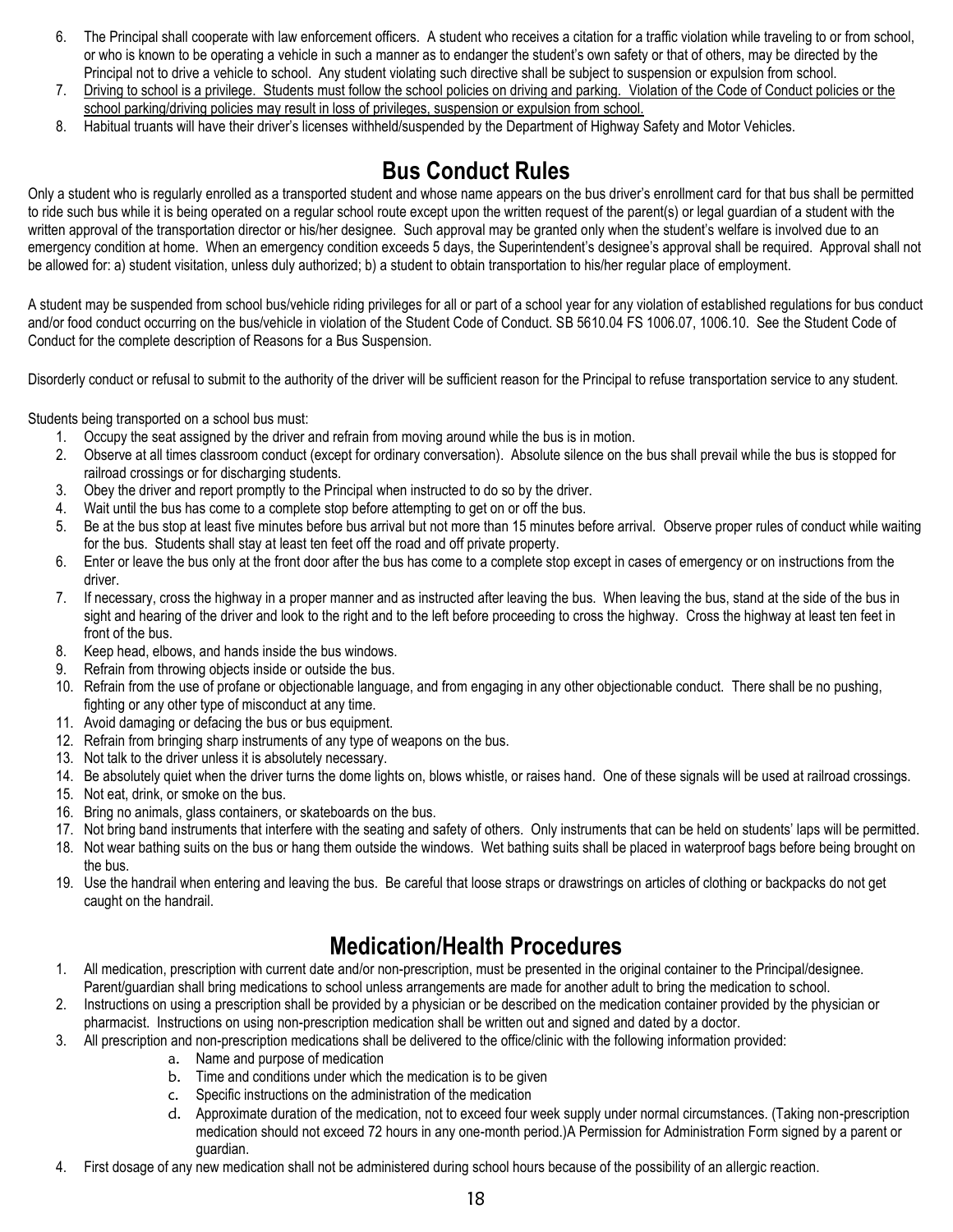- 5. All prescription medications must be kept in the original container and stored under lock and key.
- 6. A student that needs to carry an inhaler or Epi-Pen on their person must have a doctor's statement and parent/guardian consent to do so.
- 7. Communicable diseases include the following: head lice, ring worm, scabies, scarlet fever, chicken pox, and measles. Students will not be able to return without proof of treatment from a doctor or County health department.
- 8. Students cannot be sent to school if any nits or lice are present in the student's hair. Upon a student's return to school, he/she shall be checked by a member of the school staff in the presence of a parent or guardian.
- 9. Pediculosis (head lice) is highly transmittable and has become common in schools all over the United States. All age groups are susceptible to head lice. Parents/guardians are responsible for checking their student's head for lice and their eggs (nits) even if the most common symptom of itching is not present. If lice and nits are found, it is important to treat the student and carefully monitor other family members.

**Supervision of Students -** The Monroe County School Board is not responsible for the supervision of students on school grounds until thirty (30) minutes prior to the start of the regular school day, at a scheduled event or beyond thirty (30) minutes after. Section 232.25 (2), Florida Statutes.

### **DUE PROCESS**

#### **In order to protect student rights, certain procedures are followed with regard to major disciplinary actions. These procedures are developed as suggested or required by law or regulation.**

**Due Processes for Suspensions –** A student accused of an offense which, in the opinion of the Principal or designee, would require suspension from school or bus, shall be afforded the following due process procedures. In emergency situations, these procedures may be modified so long as reasonable efforts are made to provide substantially similar opportunities for due process.

- Step 1: Step 1: The student must be told by the Principal/designee of the reason(s) for consideration of expulsion.
- Step 2: The student must be given the opportunity to present the student's side of the matter either verbally or in writing and must have the opportunity to present witnesses to the incident.
- Step 3: The Principal/designee shall make a determination in writing as to whether or not the student is guilty of the misconduct and, if so, what the terms of the disciplinary response will be. The student shall be informed of the determination. If the Principal/designee determines that there are sufficient grounds for expulsion, then the Principal/designee shall inform the student of the suspension from school for ten days and that a recommendation for expulsion is being considered.
- Step 4: The Principal/designee shall report in writing to the student's parent/guardian and the Superintendent that the student has been suspended for ten days and that a recommendation for expulsion is being considered. Any suspension notice to an adult student or the parent/guardian, or custodian of a minor student shall be hand delivered by the Principal or an administrative staff member, or shall be sent by regular mail if the Principal or an administrative staff member documents a personal contact (not an attempt or recorded message) with the parent or guardian concerning the suspension and that the paperwork is being sent by mail. If contact cannot be made with the parent/guardian then the notice may be sent by certified mail. This shall be mailed within 24 hours of the start of the initial 10-day suspension or on the next regular workday. Reasonable effort shall be made to contact the parent/guardian prior to the start of the suspension. If the parent/guardian cannot be reached prior to the start of the suspension, the Principal/designee may determine that the suspension will start without the prior contact with the parent/guardian.
- Step 5: The Superintendent/designee shall review the Principal's recommendation for expulsion within five school days of receipt and shall recommend whatever action is deemed appropriate. The Superintendent shall notify the parent/guardian and the Principal/designee of his decision.
- Step 6: The parent/quardian shall have the right to a hearing with the Superintendent/designee to challenge the extension or imposition of a suspension. The hearing shall be informal in nature and should be granted on written request.
- Step 7: The student's parent/guardian or the adult student shall be informed of any alternatives, if appropriate, and changes shall be made in the student's assignment or program.
- Step 8: If the Superintendent decides to recommend expulsion, the parent/guardian shall be notified by certified mail of the hearing at which the hearing officer/committee/School Board will consider the recommendation. Failure to request a hearing in writing in a timely manner shall be considered a waiver of the student's right to a hearing to contest the charges.
- Step 9: The parent/guardian shall have the right to appear before the hearing officer/committee/School Board which will act on the Superintendent's recommendation for expulsion.
- Step 10: A student who is expelled from the district by School Board action shall not be afforded a rehearing before the School Board unless prior evidence is proven to be false or new evidence is substantiated that was omitted from the original hearing. A request for rehearing shall be made by the parent/guardian to the Superintendent/designee. The Superintendent's Office shall determine whether the expulsion shall be reheard by the School Board.
- Step 11: The Superintendent/designee may recommend to the School Board expulsion of a student who is found guilty of a felony. However, any student subject to discipline or expulsion for the unlawful possession or use of any substance under Chapter 893, Florida Statutes, shall be entitled to a waiver of the discipline or expulsion if the student divulges information leading to the arrest and conviction of the person who supplied such controlled substance or if the student voluntarily discloses the unlawful possession of such controlled substance prior to arrest.

#### **Discipline of Students with Disabilities**

Exceptional Education Students may be suspended in accordance with School Board Policy for a total of ten days in a calendar school year. In case of a serious breach of conduct involving the health, safety, and welfare of students and School Board employees, the need for appropriate alternatives for allowing the student to continue receiving educational programs and services during the suspension will be determined at an IEP meeting and may include, but are not limited to: a reduced day program, transfer to a more restrictive placement for a designated period of time, attendance for special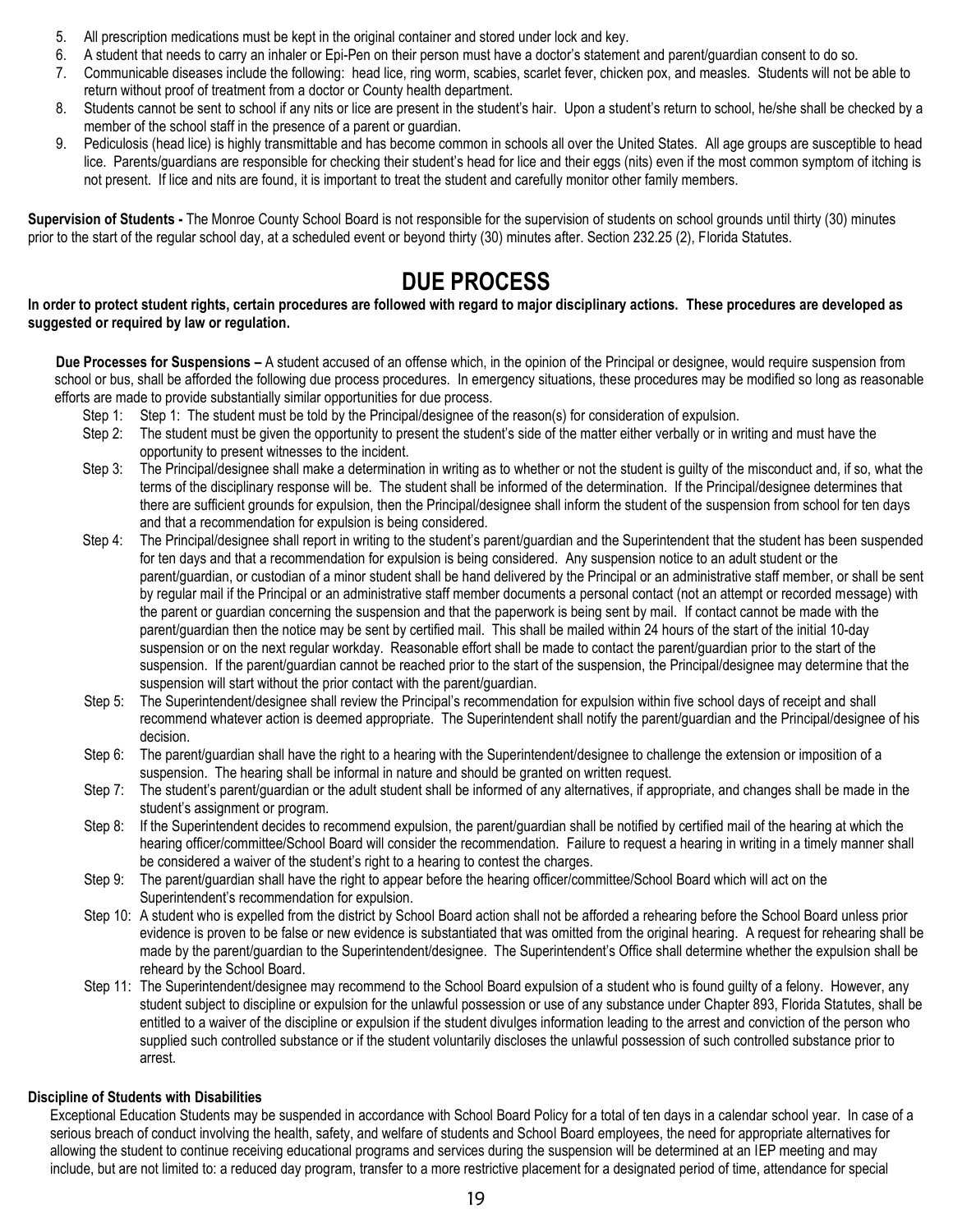class(es) only, modified school day (i.e. student may come to the school campus at the end of the school day for the instructional program, home instruction, special school/placement, other options). Procedures for the **suspension** of exceptional education students shall be as follows:

- 1. This section includes general guidelines for expulsion, suspension and discipline of students with disabilities. This section is designated to complement the district's Code of Student Conduct and Special Programs and Procedures Document.
- 2. An individual education plan (IEP) shall be developed for students attending district exceptional education programs. In addition, each school shall implement a procedure that will ensure that the IEP of a student in an exceptional education program is reviewed prior to disciplinary action, as defined below.
	- a. A copy of the district's code of conduct shall be provided to the parent or guardian of the student each year.
	- b. It shall not be an appropriate form of discipline to suspend a student for behavior which bears a relationship to the disability or exceptionality nor shall continuous/serial suspensions be considered as appropriate form of disciplinary action.
	- c. The procedures of this section do not apply to students in the district gifted programs, unless they are also disabled.
- 3. Non-emergency suspensions unless otherwise specified in the IEP, a student participating in a district exceptional education program may be suspended for infractions of the Student Code of Conduct in accordance with the procedures set forth in that code. In addition, a copy of the notice shall be sent to the Director of Exceptional Student Education. If a student has five or more separate suspensions within a year or if a student has been suspended nine days, the Principal shall convene the full IEP Committee. A full time committee, including a psychologist and a member of the district level exceptional student education staff, shall review the student's IEP in accordance with this policy.
- 4. Emergency Suspension If the Principal or designee believes that it is necessary because of an emergency situation to immediately suspend an exceptional education student whose IEP indicates suspension is an inappropriate form of discipline or does not address suspension, the Principal may suspend the student in accordance with suspension procedures of Board Policy. An emergency situation is one in which the student's presence poses a continuing danger to persons or property or an on-going threat of disrupting the academic process. A copy of the written notice to parents in this event must be sent to the Director of Exceptional Education. Within any emergency suspension period, but prior to return of the student to school, the Principal shall convene the IEP Committee. This full committee, which shall include a member of the district level exceptional student education staff, shall review the student's IEP in accordance with the rest of this section.
- 5. Re-evaluation of Individual Education Plan When it is necessary to re-evaluate a student's IEP under this policy the IEP Committee shall follow the placement procedures and comply with the parental notice provisions therein. In its review the committee shall have required or (1) requested that a plan for a functional behavioral assessment be conducted, (2) require the positive behavior management plan to be implemented, and (3) determine if the disability is a precipitating factor of the inappropriate behavior.
- 6. That decision shall be reported and the information shall be used to revise the student's IEP to reflect either (1) the need for the use of suspension as disciplinary rule; (2) the need to modify the educational program; (3) the need to change the educational placement; (4) the need to include related services; (5) community agencies; i.e., DS, Mental Health; (6) that the disabling condition is not a precipitating factor and that the student is expected to conform to the Student Code of Conduct.
	- a. Parents of students with disabilities shall be afforded all procedural safeguards as requirements by law if they disagree with any proposal or refusal to initiate or change the identification, evaluation, or educational placement of their child or the provision of a free, appropriate public education of their child.
- 7. Expulsion Expulsion shall be done in accordance with the Special Programs and Procedures and shall not result in a cessation of services.

Procedures for the Disciplinary Review of an exceptional education student that has been formally charged with a felony by a prosecuting attorney shall be as follows:

- 1. In addition to following steps 1 through 3 above: at the Disciplinary Review meeting, the Principal shall be responsible for conducting a review of the felony charge and determining the impact on the student's current placement and program.
- 2. It is further recommended that a professional from the Juvenile Justice Commission, with knowledge of the student's case, be invited to participate in the Disciplinary Review meeting.
- 3. When and if the charges are dealt with in the court setting, the Principal shall be responsible for convening a follow-up meeting to discuss the disposition of the case.

The expulsion of an exceptional education student shall not result in a complete cessation of educational services; the district is responsible for providing the student's education during the expulsion in accordance with a revised individual education plan (IEP). The following procedures shall be followed for the **expulsion** of exceptional education students:

- 1. The Principal shall adhere to State Board of Education rules when recommending expulsion of exceptional education students and shall be responsible for convening a disciplinary review committee. The disciplinary review committee membership shall include, but not be limited to, the representative of exceptional education students/designee, the ESE teacher, and the Principal/designee. The disciplinary review committee shall review the student's IEP and shall determine whether the student's behavior bears a relationship to the student's exceptionality. If the disciplinary review committee determines the student's behavior is in relation to the exceptionality it may modify the student's IEP in accordance with current needs and expulsion may not be applied. Procedures in State Board of Education rules shall apply when a student's conduct does not have a relationship to the exceptionality. If a functional behavior assessment or behavior intervention plan has not been completed for the student, the administrator/IEP team must complete a functional behavior assessment and develop and implement a behavior intervention plan. If the student already has a behavior intervention plan, the discipline review/IEP team must meet to review the plan and its implementation necessary to address the behavior.
- 2. An IEP meeting shall be conducted in conjunction with the disciplinary review committee meeting. The decision of the disciplinary review committee shall be recorded on the IEP and shall be used in determining the adequacy of the current special program and related services. The student's IEP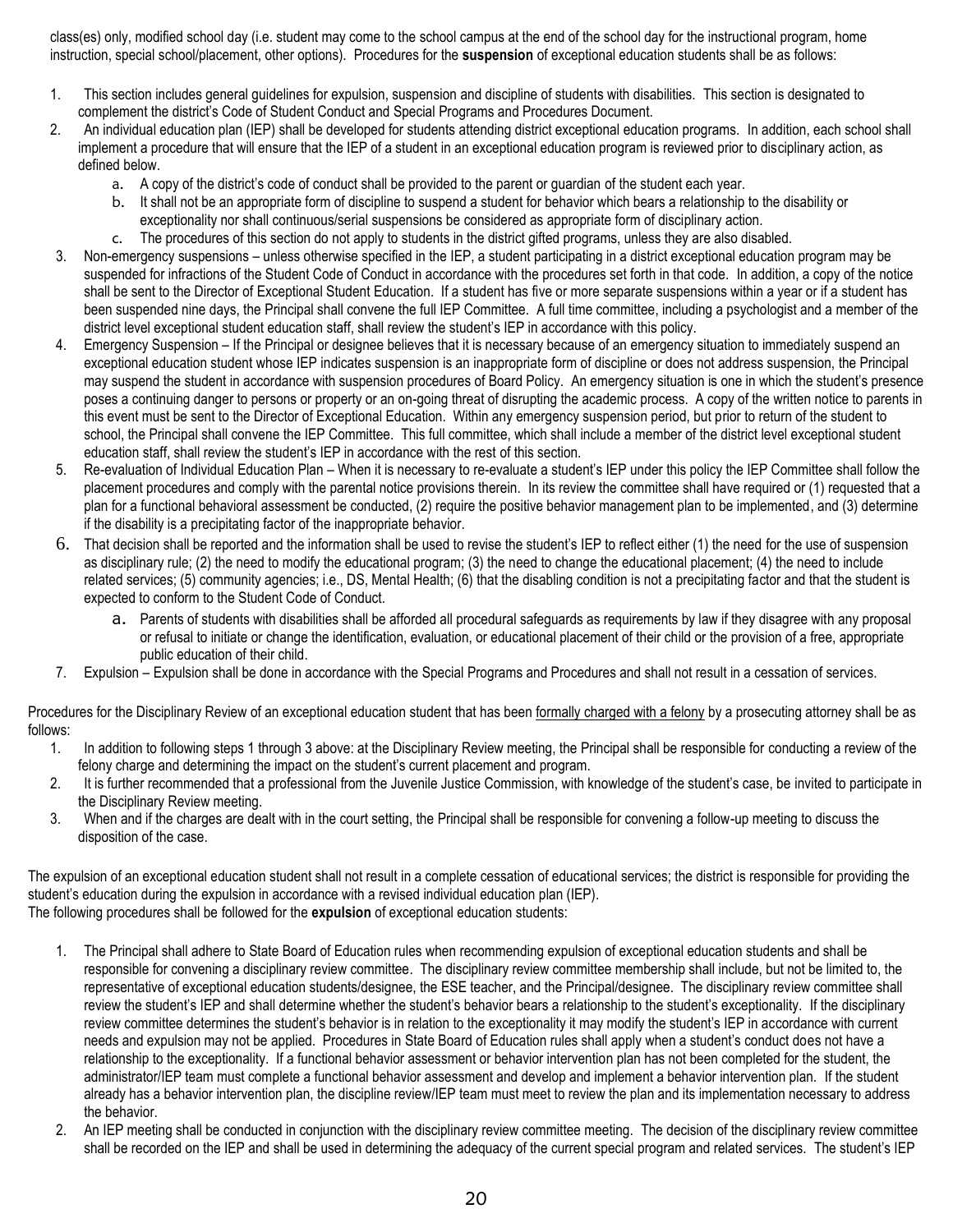may be revised to reflect a modification of the current special program or an alternative placement or an indication that the exceptionality is not a precipitating factor and the student is expected to behave in accordance with the rules established in this Code of Student Conduct.

- 3. Any change from the student's school placement to an alternate education setting must be reviewed within 45 days. The Principal/designee of student's home school must set up a discipline meeting/IEP to review the interim alternate education placement prior to extending the alternate setting or returning the student to their home school.
- 4. The Principal/designee is responsible for taking appropriate action consistent with School Board Policy and Special Programs and Procedures for Exceptional Student Education Manual.
- 5. The parent/guardian/custodian of an exceptional education student shall be provided a copy of the suspension and expulsion procedures regarding discipline of exceptional students at the initial placement meeting or at the first IEP meeting held in Monroe County. Additional requirements for the suspension or expulsion of exceptional students may be set forth in the Special Programs and Procedures for Exceptional Student Education Manual.

### **PUBLIC NOTICES**

**Family Education Rights and Privacy Act -** The Family Educational Rights and Privacy Act (FERPA) affords parents and students over 18 years of age ("eligible student") certain rights with respect to the students' educational records. They are:

- 1. The right to inspect and review the student's education records within 45 days of the day the District received a request for access.
- 2. The right to request the amendment of the student's education records that the parent or eligible student believes are inaccurate or misleading. Parents or eligible students may ask the Monroe County School District to amend a record that they believe is inaccurate or misleading. They should write the school Principal, clearly identify the part of the record they want changed, and specify what is inaccurate or misleading. If the District decides not to amend the record as requested by the parent or eligible student, the District will notify the parent or eligible student of the decision and advise them of their right to a hearing regarding the request for amendment. Additional information regarding the hearing procedures will be provided to the parent or eligible student when notified of the right to a hearing.
- 3. The right to consent to disclosures of personally identifiable information contained in the student's education records, except to the extent that FERPA authorizes disclosure without consent.
- 4. The right to file a complaint with the U. S. Department of Education concerning alleged failures by the District to comply with the requirements of FERPA. The name and address of the Office that administers FERPA is:

Family Policy Compliance Office U.S. Department of Education 600 Independence Avenue, SW Washington, D.C. 20202-4605

One exception, which permits disclosure without consent, is disclosure to school officials with legitimate educational interests. A school official is a person employed by the District as an administrator, supervisor, instructor, or support staff member (including health or medical staff and law enforcement unit personnel); a person serving on the School Board; a person or company with the District has contracted to perform a special task (such as an attorney, auditor, medical consultant, or therapist); or a parent or student serving on an official committee, such as a disciplinary or grievance committee, or assisting another school official in performing his or her tasks.

A school official has a legitimate educational interest if the official needs to review an education record or in order to fulfill his or her professional responsibilities.

In addition, you must receive annual, written notice of the categories of personally identifiable information designated as directory information for which consent to release is not required. The District School Board of Monroe County defines directory information as:

"the student's name, address, telephone number if it is a listed number, date and place of birth, major field of study, participation in officially recognized activities and sports, weight and height of members of athletic teams, dates of attendance, most recent previous educational agency or institution attended by the student."

Parents, guardians and adult students have the right to prohibit the release of any or all categories of personally identifiable information defined as directory information. To prohibit the release of directory information you must notify the school Principal in writing that directory information is not to be released for a particular student. However, personally identifiable records or reports of a pupil or student may be released, without the consent of the pupil or pupil's parent, to parties through an interagency agreement among the Department of Health and Rehabilitative Services, school and law enforcement authorities, and other signatory agencies for the purpose of reducing juvenile crime and especially motor vehicle theft by promoting cooperation and collaboration, and the sharing of appropriate information in a joint effort to improve school safety, to reduce truancy, in-school and out-of-school suspensions, to support alternatives to inschool and out-of-school suspensions and expulsions, and which support students in successfully completing their education. Information provided in furtherance of such interagency agreements is intended solely for use in determining the appropriate programs and services for each juvenile or the juvenile's family, or for coordinating the delivery of such programs and services, and as such is inadmissible in any court proceedings prior to a dispositional hearing unless written consent is provided by a parent, guardian or other responsible adult on behalf of the juvenile.

**Discrimination -** The Civil Rights Law of 1964, as amended, Section 504 of the Rehabilitation Act 1973/Americans with Disabilities Act (ADA), F.S. 228.2001, and The School Board of Monroe County, Florida, Resolution number 616, adopted April 13, 1976, prohibit discrimination on the basis of race, national origin, color, sex, handicap, marital status, religion, or sexual orientation. No student enrolled in the Monroe County School District shall, on the basis of race, national origin, color, sex, handicap or disability, marital status, religion, or sexual orientation be excluded from participation in, be denied the benefits of, or be subjected to discrimination under any education program or activity conducted by public schools in Monroe County. If any student feels that he or she has been discriminated against, he/she may contact Mr. Serge Sanchez, District Equity Coordinator, 241 Trumbo Road, Key West, Florida 33040. (Complaints relating to discrimination may also be addressed to the Office for Civil Rights, P.O. Box 2048, Atlanta, GA 30301.)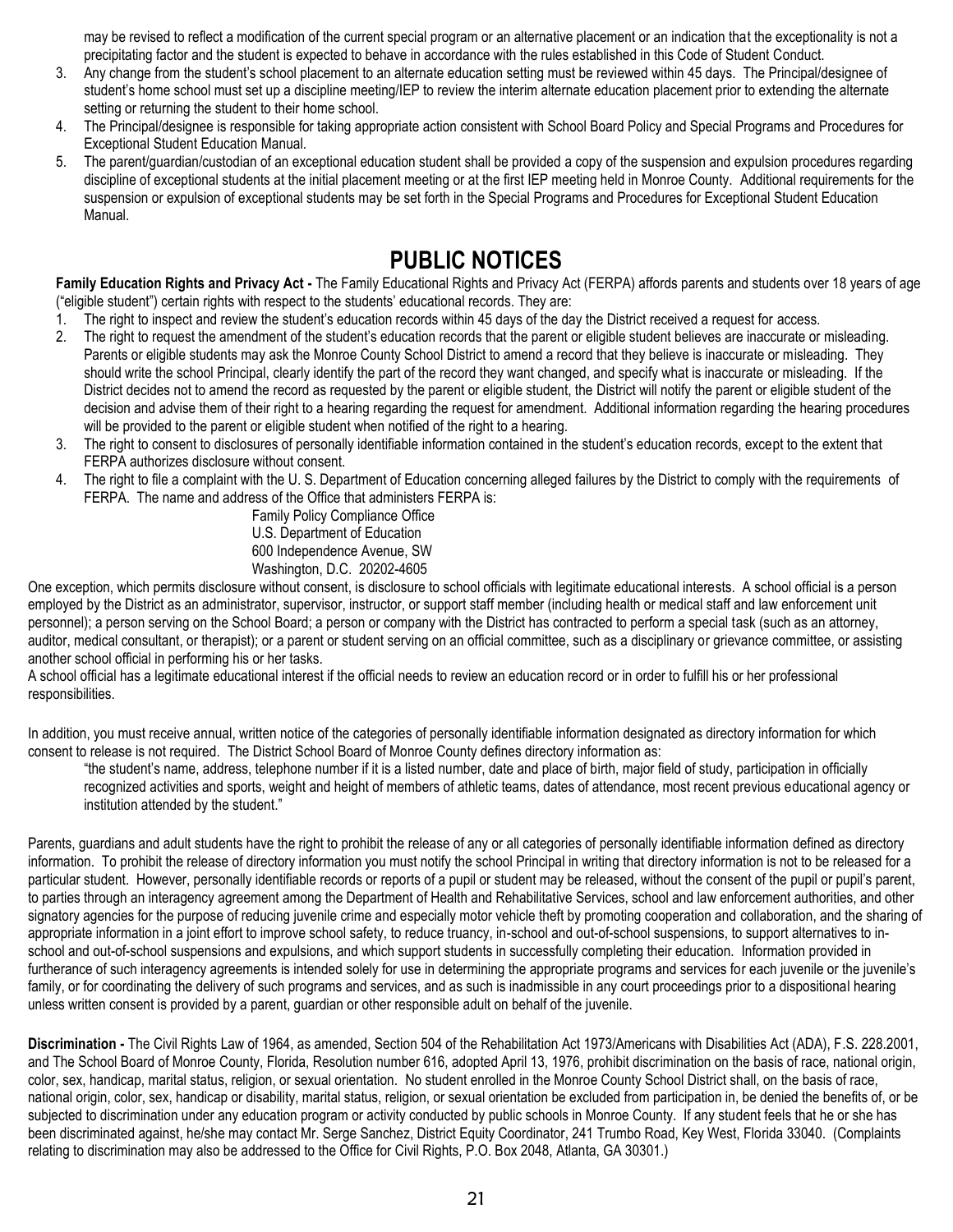**Sexual Harassment and Sexual Violations -** Sexual harassment is a form of sex discrimination that violates the Civil Rights Act of 1964, Title IX of the Education Amendments of 1972 and the School Board Policy File: GBAA. Sexual violence is a physical act of aggression that includes a sexual act of sexual purpose. The School District prohibits any form of sexual harassment and sexual violence. [F.S. 230.22(2)]

**Harassment** – It is the policy of the School Board of Monroe County to maintain an educational and work environment which is free from all forms of unlawful harassment. This commitment applies to all School District operations, programs, and activities. All students, administrators, teachers, staff, and all other school personnel share responsibility for avoiding, discouraging, and reporting any form of unlawful harassment. [F.S. 110.1221, 1000.05, 1006.07].

**Bullying** – KWHS and the Monroe County School District will not tolerate bullying and harassment of any type. Conduct that constitutes bullying and harassment, as defined herein, is prohibited. "Bullying" means systematically and chronically inflicting physical hurt or psychological distress on one (1) or more students or employees. It is defined as any unwanted and repeated written, verbal, or physical behavior, including any threatening, insulting, or dehumanizing gesture, by an adult or students, that is severe or pervasive enough to create an intimidating, hostile, or offensive educational environment; cause discomfort or humiliation; or unreasonably interfere with the individual's school performance or participation. Students may file a complaint with administration or the school resource officer if they feel they are a witness to or part of a bullying situation. [F.S. 110.1221, 1002.20, 1006.13, 1006.147]

**Student Hazing** – Hazing activities of any type are inconsistent with and disruptive to the educational process and prohibited at any time in school facilities, on school property, and/or off school property if the misconduct is connected to activities or incidents that have occurred on school property. Hazing is defined as performing any act or coercing another, including the victim, to perform any act of initiation in any class, team, or organization that causes or creates a substantial risk of causing mental or physical harm. [F.S. 1001.43]

**Complaint and Grievance Procedures -** The School Board of Monroe County, Florida, believes in just treatment of ALL students and provides a learning environment that is free from unfair or discriminatory practices. Procedures for disciplinary complaints and resolution of discriminatory practices have been established.

There may be times when students feel they have been unfairly penalized. Most problems can be solved if students speak with the teacher or staff member who was involved. If the student feels uncomfortable with this person, the student may request a conference with the next level of authority. The student may also request the presence of a third party, such as a counselor, assistant Principal or other staff person. The parent may also be present. If the problem is not resolved, by talking things over, the following steps may be followed:

- 1. A written statement must be presented to the Principal after the last conference. The statement must tell what happened, when it happened, who was involved, and how the student would like the problem resolved. The Principal must present a written response to the student.
- 2. If the problem still has not been resolved, the student may ask, in writing, for an appointment with the Deputy Superintendent or his/her designee. The letter asking for the appointment must include a copy of the first written statement.
- 3. Upon receipt of the letter, the Deputy Superintendent or his/her designee will schedule a meeting. The meeting will include the persons involved in the original action, the Principal, the student and his/her parent.
- 4. If the student still is not satisfied, he or she may take the problem to the Superintendent following the above procedures.
- 5. The Superintendent will schedule another meeting to see how the matter can be resolved. If a decision is not made at this meeting, the Superintendent is to send a written response to the student. If the student is not satisfied, he or she may write to the School Board and ask for a hearing. This letter must tell the whole story.

**Non-discriminatory Minority Language Equity -** National origin minority or limited English proficient student shall not be subjected to any disciplinary action because of their use of a language other than English. [FAC 6A-6.0908 (3)]

If you feel you have been discriminated against and disciplined because of your use of a language other than English in the Monroe County Public Schools, please notify the school Principal and/or the District Equity Coordinator, 241 Trumbo Road, Key West, Florida, 33040.

**Notification of Risk -** Be aware that playing or practicing to play/participate in any sport can be dangerous in nature and involve MANY RISKS OF INJURY. It is understood that the dangers and risks of playing or practicing to play/participate in interscholastic sports may result in complete or partial paralysis; brain damage; serious injury to virtually all bones, joints, ligaments, muscles, tendons, and other aspects of the muscular/skeletal system; serious injury to virtually all internal organs; serious injury or impairment to other aspects of the body, and general health and well-being. Understand that the dangers and risks of playing or practicing to play/participate in interscholastic sports may result not only in serious injury, but in a serious impairment of future ability to earn a living, to engage in other business, social and recreational activities, and generally to enjoy life. Because of the dangers of participating in interscholastic sports, it is important to follow and obey coaches' instructions regarding playing techniques, training and team rules.

In consideration of the School Board of Monroe County, Florida, permitting try outs for high school team sports and engaging in all activities related to the team including, but not limited to, trying out, practicing or playing/participating in that sport; all employees, agents, representatives, coaches, and volunteers will be held harmless from any and all liability, actions, causes of actions, debts, claims, or demands of any kind and nature whatsoever which may arise out of or in connection with participation in any activities related to the high school interscholastic sports team. The terms hereof shall serve as a release and assumption of risk for heirs, estates, executors, administrators, assignees, and all family members.

**Public Safety Information Act 1997 – Sex Offender/Sexual Predator Laws -** Information is available at the school. Contact the Principal. **Medicaid Notice:** "The school district may seek Medicaid reimbursement in accordance with applicable rules and regulations. Parents/guardians may contact the district administration offices for further information."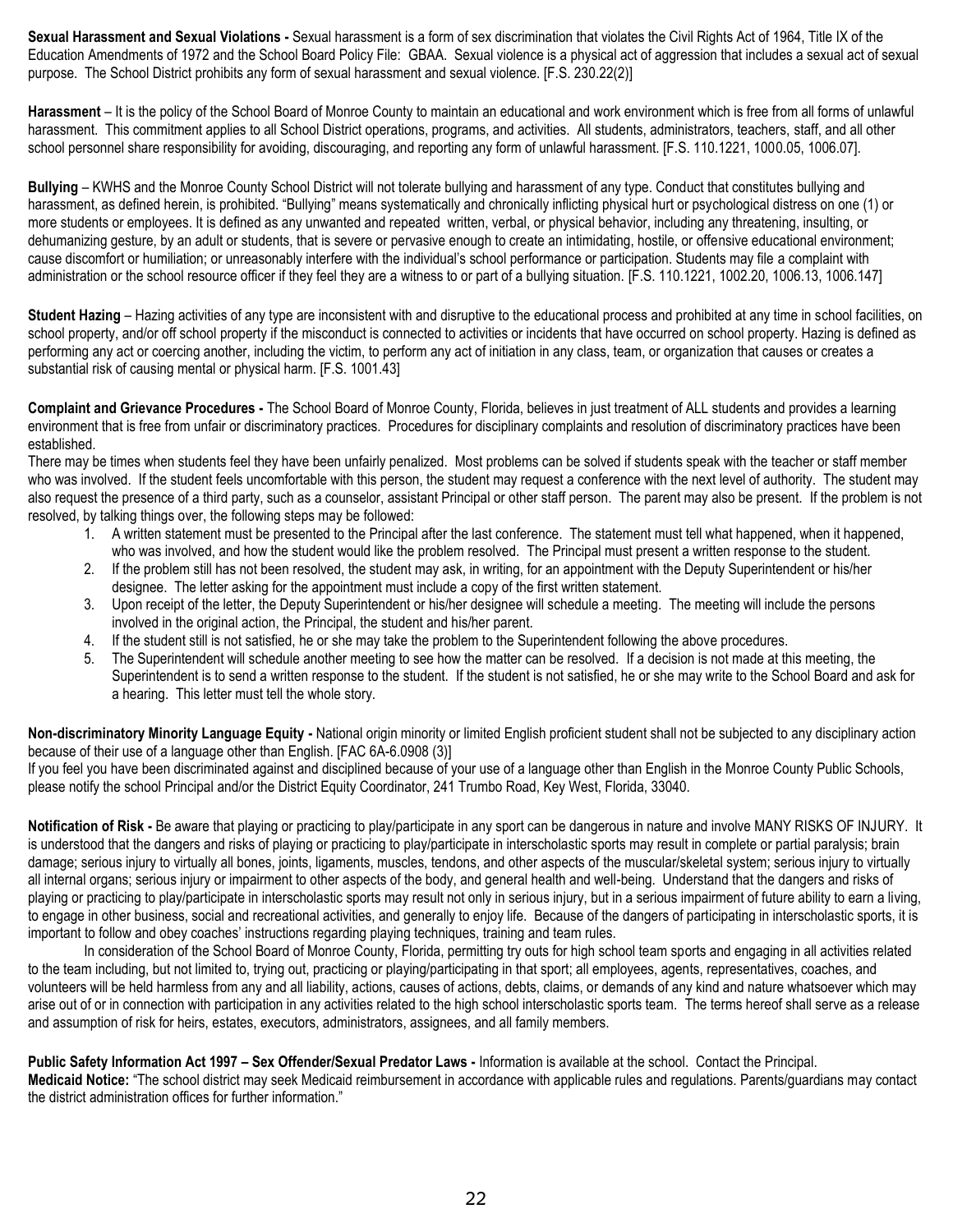**\*\*\*Please be advised the contents of this handbook may be revised to reflect changes in the student progression plan or state statute. The most updated version can be found on our school website at [www.keysschools.com/kwhs.](http://www.keysschools.com/kwhs)**

**\*\*\*School Board Policies and District Handbook can be viewed at [www.keysschools.com](http://www.keysschools.com/) .**

# *About Key West High School*



**Conchy Conch – Mascot**

# **ALMA MATER**

In our City's southern section Fair to every eye Proudly stands our Alma Mater As the year goes by. Service, service is our watchword Words that will avail Hail to thee, our Alma Mater Key West High, all hail.

# **SCHOOL NICKNAME –** *CONCHS*

The Key West High School's athletic teams proudly bear the nickname of "Conchs." A Conch is a shell of various gastropods which is noted for its toughness, tenacity, and beauty. They are found in the waters of the area. Natives of Key West are referred to as Conchs. This custom originates from the fact that many early settlers of the island came from the Bahaman Islands where it is common to call English settlers "Conchs." It has been the school nickname since the school was organized and is unique. We know of no other school in the country with a similar nickname or school symbol. Representatives of Key West High School have so conducted themselves in the past that the student body and community have always been proud of the spirit of the "Fighting Conchs". Conch PRIDE means displaying perseverance, respect, integrity, dedication and excellence. We hope you will have a great deal of Conch Pride in your school!

#### **Fight Song by Tom Whitley**

On with the crimson, On with the grey, Listen to us while we say, hey. Fight down that field again, Men of the crimson and grey. Get on that ball and then, We'll mow 'em down like new mown Hay, hay, hay, hay! Fight on to victory, Fight, fight with all your might. For there's naught to fear, The Conchs are here And we'll celebrate with you tonight